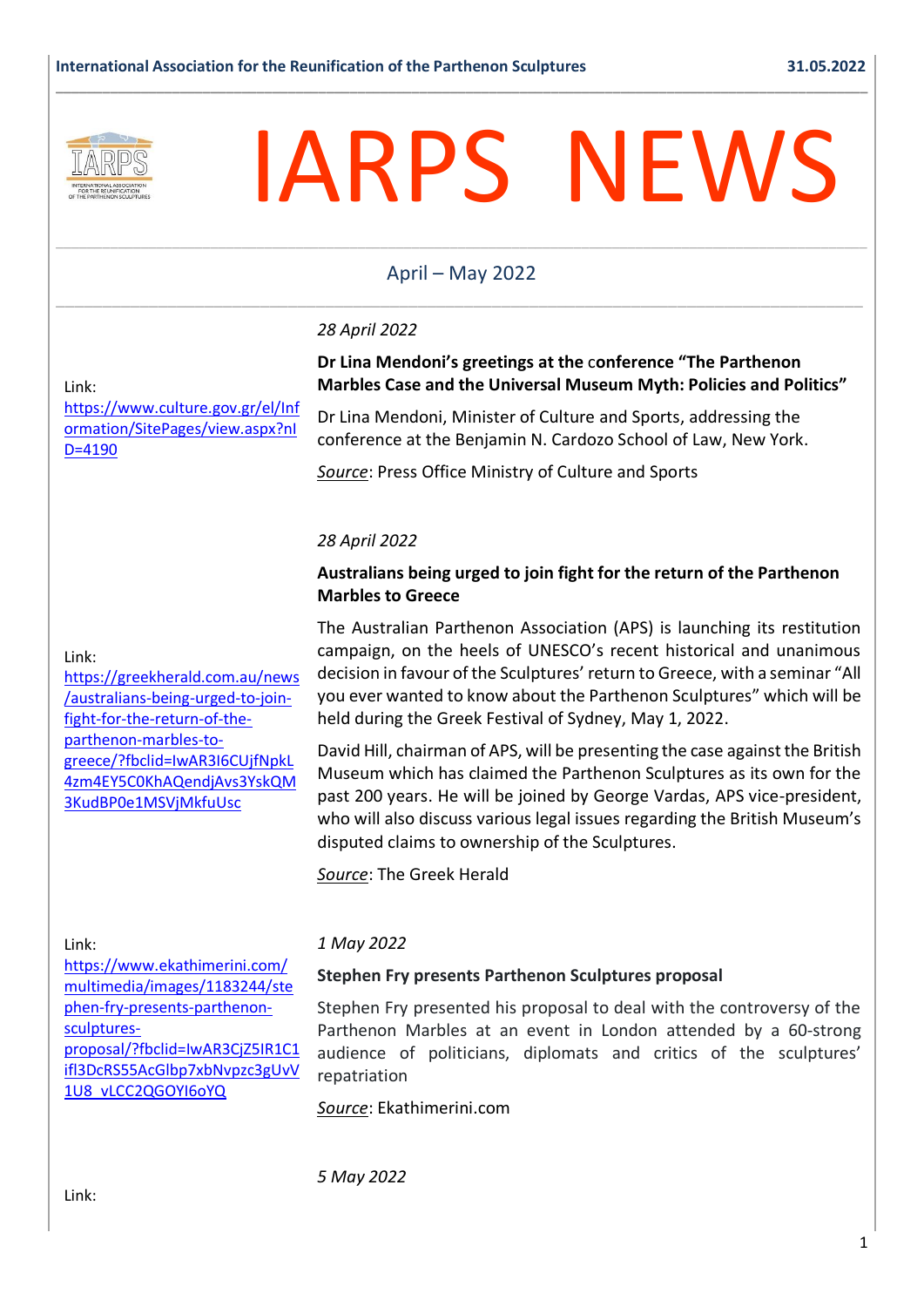[https://hephaestuswien.com/a\\_d](https://nam12.safelinks.protection.outlook.com/?url=https%3A%2F%2Fhephaestuswien.com%2Fa_day_in_the_cardozo_moot_court_room_the_parthenon_sculptures_case%2F&data=05%7C01%7C%7C95d3fabf4ff04e6f875008da34c6efa4%7C84df9e7fe9f640afb435aaaaaaaaaaaa%7C1%7C0%7C637880326269084820%7CUnknown%7CTWFpbGZsb3d8eyJWIjoiMC4wLjAwMDAiLCJQIjoiV2luMzIiLCJBTiI6Ik1haWwiLCJXVCI6Mn0%3D%7C3000%7C%7C%7C&sdata=AmcUJXWE78uyKwNSXCeKaalYrVzGQvAsh0L1LNUt7wQ%3D&reserved=0) ay in the cardozo moot court [room\\_the\\_parthenon\\_sculptures](https://nam12.safelinks.protection.outlook.com/?url=https%3A%2F%2Fhephaestuswien.com%2Fa_day_in_the_cardozo_moot_court_room_the_parthenon_sculptures_case%2F&data=05%7C01%7C%7C95d3fabf4ff04e6f875008da34c6efa4%7C84df9e7fe9f640afb435aaaaaaaaaaaa%7C1%7C0%7C637880326269084820%7CUnknown%7CTWFpbGZsb3d8eyJWIjoiMC4wLjAwMDAiLCJQIjoiV2luMzIiLCJBTiI6Ik1haWwiLCJXVCI6Mn0%3D%7C3000%7C%7C%7C&sdata=AmcUJXWE78uyKwNSXCeKaalYrVzGQvAsh0L1LNUt7wQ%3D&reserved=0) [\\_case/](https://nam12.safelinks.protection.outlook.com/?url=https%3A%2F%2Fhephaestuswien.com%2Fa_day_in_the_cardozo_moot_court_room_the_parthenon_sculptures_case%2F&data=05%7C01%7C%7C95d3fabf4ff04e6f875008da34c6efa4%7C84df9e7fe9f640afb435aaaaaaaaaaaa%7C1%7C0%7C637880326269084820%7CUnknown%7CTWFpbGZsb3d8eyJWIjoiMC4wLjAwMDAiLCJQIjoiV2luMzIiLCJBTiI6Ik1haWwiLCJXVCI6Mn0%3D%7C3000%7C%7C%7C&sdata=AmcUJXWE78uyKwNSXCeKaalYrVzGQvAsh0L1LNUt7wQ%3D&reserved=0)

#### **\_\_\_\_\_\_\_\_\_\_\_\_\_\_\_\_\_\_\_\_\_\_\_\_\_\_\_\_\_\_\_\_\_\_\_\_\_\_\_\_\_\_\_\_\_\_\_\_\_\_\_\_\_\_\_\_\_\_\_\_\_\_\_\_\_\_\_\_\_\_\_\_\_\_\_\_\_\_\_\_\_\_\_\_\_\_\_\_\_\_\_\_\_\_\_\_\_\_\_\_\_\_\_\_\_ A Day in the Cardozo Moot Court Room – The Parthenon Sculptures Case**

Video message from the Hellenic Minister of Culture and Sports, Dr Lina Mendoni.

*Source*: Hephaestus Wien

#### *12 May 2022*

Link:

[https://hephaestuswien.com/the](https://nam12.safelinks.protection.outlook.com/?url=https%3A%2F%2Fhephaestuswien.com%2Fthe-parthenon-sculptures-case-its-not-only-the-crime-its-the-cover-up%2F&data=05%7C01%7C%7C280cd0443cd047ef242c08da34c9137d%7C84df9e7fe9f640afb435aaaaaaaaaaaa%7C1%7C0%7C637880335461390753%7CUnknown%7CTWFpbGZsb3d8eyJWIjoiMC4wLjAwMDAiLCJQIjoiV2luMzIiLCJBTiI6Ik1haWwiLCJXVCI6Mn0%3D%7C3000%7C%7C%7C&sdata=mETE6xI7cNsiHzXtuVF41Fs%2FFSAiDAv94XQ7VYaDVfE%3D&reserved=0) [-parthenon-sculptures-case-its](https://nam12.safelinks.protection.outlook.com/?url=https%3A%2F%2Fhephaestuswien.com%2Fthe-parthenon-sculptures-case-its-not-only-the-crime-its-the-cover-up%2F&data=05%7C01%7C%7C280cd0443cd047ef242c08da34c9137d%7C84df9e7fe9f640afb435aaaaaaaaaaaa%7C1%7C0%7C637880335461390753%7CUnknown%7CTWFpbGZsb3d8eyJWIjoiMC4wLjAwMDAiLCJQIjoiV2luMzIiLCJBTiI6Ik1haWwiLCJXVCI6Mn0%3D%7C3000%7C%7C%7C&sdata=mETE6xI7cNsiHzXtuVF41Fs%2FFSAiDAv94XQ7VYaDVfE%3D&reserved=0)[not-only-the-crime-its-the-cover](https://nam12.safelinks.protection.outlook.com/?url=https%3A%2F%2Fhephaestuswien.com%2Fthe-parthenon-sculptures-case-its-not-only-the-crime-its-the-cover-up%2F&data=05%7C01%7C%7C280cd0443cd047ef242c08da34c9137d%7C84df9e7fe9f640afb435aaaaaaaaaaaa%7C1%7C0%7C637880335461390753%7CUnknown%7CTWFpbGZsb3d8eyJWIjoiMC4wLjAwMDAiLCJQIjoiV2luMzIiLCJBTiI6Ik1haWwiLCJXVCI6Mn0%3D%7C3000%7C%7C%7C&sdata=mETE6xI7cNsiHzXtuVF41Fs%2FFSAiDAv94XQ7VYaDVfE%3D&reserved=0)[up/](https://nam12.safelinks.protection.outlook.com/?url=https%3A%2F%2Fhephaestuswien.com%2Fthe-parthenon-sculptures-case-its-not-only-the-crime-its-the-cover-up%2F&data=05%7C01%7C%7C280cd0443cd047ef242c08da34c9137d%7C84df9e7fe9f640afb435aaaaaaaaaaaa%7C1%7C0%7C637880335461390753%7CUnknown%7CTWFpbGZsb3d8eyJWIjoiMC4wLjAwMDAiLCJQIjoiV2luMzIiLCJBTiI6Ik1haWwiLCJXVCI6Mn0%3D%7C3000%7C%7C%7C&sdata=mETE6xI7cNsiHzXtuVF41Fs%2FFSAiDAv94XQ7VYaDVfE%3D&reserved=0)

**The Parthenon Sculptures Case – It's not only the crime, it's the coverup!**

Oftentimes the lie is worse than the original offense and sometimes the cover-up is worse than the crime and that, sometimes is easier to prove (!)

*Source*: Hephaestus Wien

#### *14 May 2022*

#### **European Night of Museums 2022**

Link:

[https://www.theacropolismuseu](https://nam12.safelinks.protection.outlook.com/?url=https%3A%2F%2Fwww.theacropolismuseum.gr%2Fen%2Fevents%2Feuropean-night-museums-2022&data=05%7C01%7C%7C202946ed803744e5867008da34ced842%7C84df9e7fe9f640afb435aaaaaaaaaaaa%7C1%7C0%7C637880360233068788%7CUnknown%7CTWFpbGZsb3d8eyJWIjoiMC4wLjAwMDAiLCJQIjoiV2luMzIiLCJBTiI6Ik1haWwiLCJXVCI6Mn0%3D%7C3000%7C%7C%7C&sdata=ySMXHO2CJeCTqAgxoXBAUeCcJnm0mzIMTSDN%2B%2FiK8bY%3D&reserved=0) [m.gr/en/events/european-night](https://nam12.safelinks.protection.outlook.com/?url=https%3A%2F%2Fwww.theacropolismuseum.gr%2Fen%2Fevents%2Feuropean-night-museums-2022&data=05%7C01%7C%7C202946ed803744e5867008da34ced842%7C84df9e7fe9f640afb435aaaaaaaaaaaa%7C1%7C0%7C637880360233068788%7CUnknown%7CTWFpbGZsb3d8eyJWIjoiMC4wLjAwMDAiLCJQIjoiV2luMzIiLCJBTiI6Ik1haWwiLCJXVCI6Mn0%3D%7C3000%7C%7C%7C&sdata=ySMXHO2CJeCTqAgxoXBAUeCcJnm0mzIMTSDN%2B%2FiK8bY%3D&reserved=0)[museums-2022](https://nam12.safelinks.protection.outlook.com/?url=https%3A%2F%2Fwww.theacropolismuseum.gr%2Fen%2Fevents%2Feuropean-night-museums-2022&data=05%7C01%7C%7C202946ed803744e5867008da34ced842%7C84df9e7fe9f640afb435aaaaaaaaaaaa%7C1%7C0%7C637880360233068788%7CUnknown%7CTWFpbGZsb3d8eyJWIjoiMC4wLjAwMDAiLCJQIjoiV2luMzIiLCJBTiI6Ik1haWwiLCJXVCI6Mn0%3D%7C3000%7C%7C%7C&sdata=ySMXHO2CJeCTqAgxoXBAUeCcJnm0mzIMTSDN%2B%2FiK8bY%3D&reserved=0)

The Museum participates in the European Night of Museums. Visitors will be able to admire by night the masterpieces of its collections, while on the same day, within the context of the initiative ["What does the](https://www.theacropolismuseum.gr/en/what-does-acropolis-museum-mean-you)  [Acropolis Museum mean to you?",](https://www.theacropolismuseum.gr/en/what-does-acropolis-museum-mean-you) the most representative answers of visitors received recently by the Museum will be projected on a big screen.

*Source*: Website Acropolis Museum – Activity calendar

Link:

| https://unesdoc.unesco.org/in/re |
|----------------------------------|
| st/annotationSVC/DownloadWat     |
| ermarkedAttachment/attach imp    |
| ort c157313f-8180-423a-a475-     |
| 4c13c475b936? = 381584eng.pdf    |
| &to=8&from=1&fbclid=IwAR3Au4     |
| ROtG83t586XTfDNlpfPMV-1fK-       |
| 8XHGh7DBHzTtbS4y1RHY0iol S0      |
|                                  |

#### *17 May 2022*

#### **23rd Session UNESCO-ICPRCP 18-20 May 2022**

UNESCO announces formal talks between the U.K. and Greece on the Parthenon Sculptures. See page 5.

*Source*: UNESCO

Link: UNESCO - [Live Event](http://webcast.unesco.org/events/2022-05-ICPRCP/)

# *18-20 May 2022*

#### **23rd Session of UNESCO's ICPRCP**

For the Parthenon Sculptures case: see 18-May-22 & 20-May-22.

*Source*: UNESCO

*18 May 2022*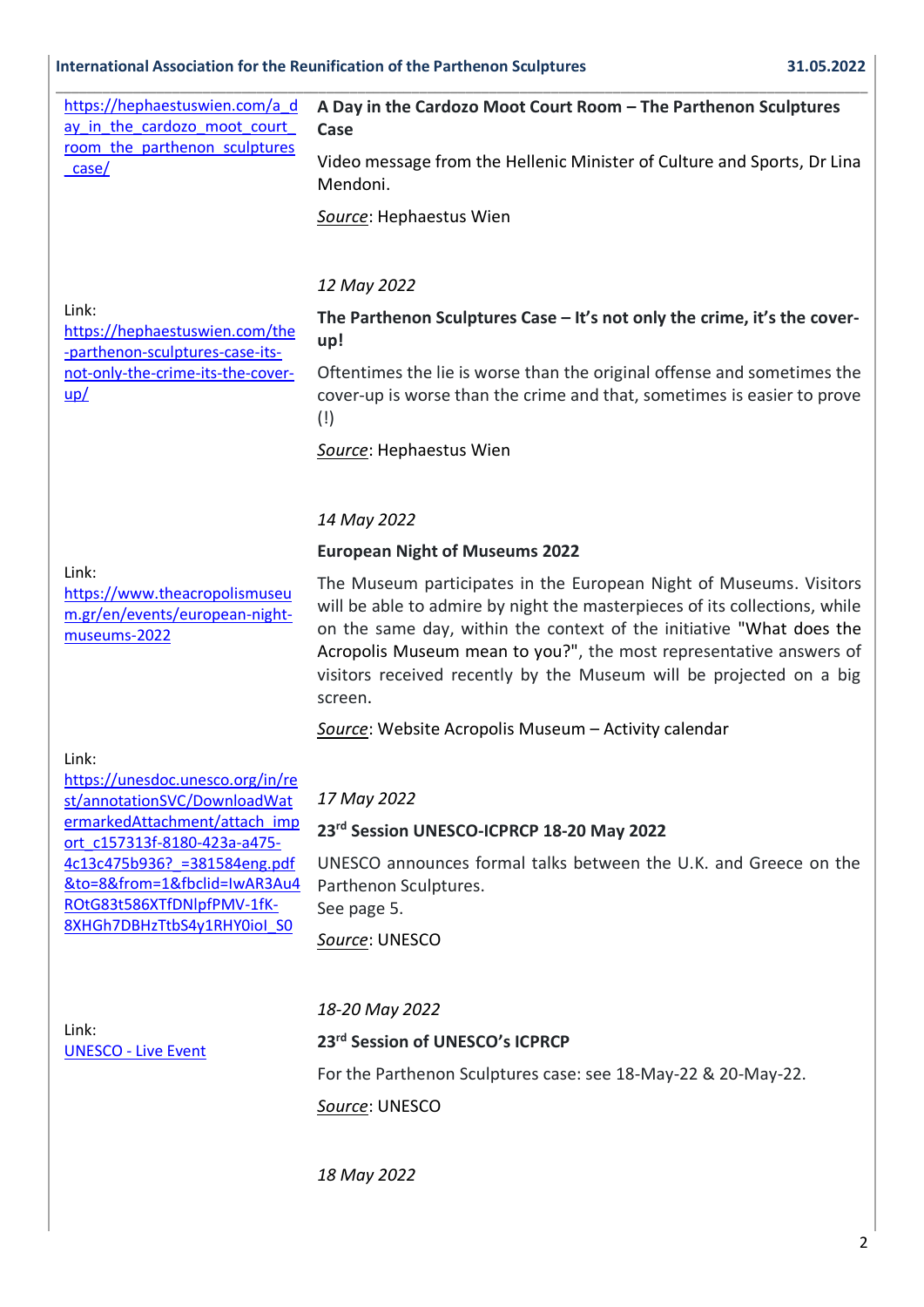| Link:                                                                                                                        | International Museum Day 2022 at the Acropolis Museum                                                                                                                                                                                                                                                                                                                                                                                                                                                                             |
|------------------------------------------------------------------------------------------------------------------------------|-----------------------------------------------------------------------------------------------------------------------------------------------------------------------------------------------------------------------------------------------------------------------------------------------------------------------------------------------------------------------------------------------------------------------------------------------------------------------------------------------------------------------------------|
| https://www.theacropolismuseu<br>m.gr/en/events/international-<br>museum-day-2022                                            | This year's topic is the "Power of museums" focusing on achieving<br>sustainability, innovating on digitalization and accessibility and<br>community building through education. On this occasion, the Museum<br>offers its adult visitors the two new gallery talks "Hidden stories of the<br>diaspora" and "Digital Acropolis Museum. New interactive applications".<br>In addition, the new family trail titled "The Parthenon Sculptures. 6 short<br>stories of separation" will be available for children and their parents. |
|                                                                                                                              | Source: Website Acropolis Museum - Activity calendar                                                                                                                                                                                                                                                                                                                                                                                                                                                                              |
| Link:<br>https://news.artnet.com/art-<br>world/restitution-talks-<br>parthenon-marbles-2116907                               | 18 May 2022                                                                                                                                                                                                                                                                                                                                                                                                                                                                                                                       |
|                                                                                                                              | New round of talks between Greece and the U.K.                                                                                                                                                                                                                                                                                                                                                                                                                                                                                    |
|                                                                                                                              | Amid mounting public pressure, Greece and the U.K. have agreed to a<br>new round of talks about a possible return of the Parthenon Marbles.<br>Greece may be one step closer to getting the Parthenon Sculptures back<br>from the U.K.                                                                                                                                                                                                                                                                                            |
|                                                                                                                              | Source: artnet news                                                                                                                                                                                                                                                                                                                                                                                                                                                                                                               |
|                                                                                                                              |                                                                                                                                                                                                                                                                                                                                                                                                                                                                                                                                   |
|                                                                                                                              | 18 May 2022                                                                                                                                                                                                                                                                                                                                                                                                                                                                                                                       |
| Link:<br>https://greekreporter.com/2022/<br>05/18/greece-uk-agree-talks-<br>parthenon-marbles/                               | Greece, UK agree to hold formal talks on the Parthenon Marbles                                                                                                                                                                                                                                                                                                                                                                                                                                                                    |
|                                                                                                                              | A report from the UNESCO Intergovernmental Committee for Promoting<br>the Return of Cultural Property to its Countries of Origin or its Restitution<br>in case of Illicit Appropriation (ICPRCP) says that Greek Minister of<br>Culture, Lina Mendoni and the Minister of the United Kingdom<br>Department for Digital, Culture, Media and Sport, Lord Parkinson have<br>agreed to meet "in due course".                                                                                                                          |
|                                                                                                                              | Source: Greek Reporter                                                                                                                                                                                                                                                                                                                                                                                                                                                                                                            |
|                                                                                                                              |                                                                                                                                                                                                                                                                                                                                                                                                                                                                                                                                   |
| Link:<br>https://greekcitytimes.com/2022<br>/05/18/the-parthenon-<br>sculptures-greece-and-the-uk-<br>agree-to-formal-talks/ | 18 May 2022                                                                                                                                                                                                                                                                                                                                                                                                                                                                                                                       |
|                                                                                                                              | The Parthenon Sculptures: Greece and the UK agree to formal talks                                                                                                                                                                                                                                                                                                                                                                                                                                                                 |
|                                                                                                                              | George Vardas (APA Inc.): the reunification of the Parthenon Sculptures<br>may be a step closer with the revelation by UNESCO that Greece and the<br>United Kingdom have agreed to stage formal talks.                                                                                                                                                                                                                                                                                                                            |
|                                                                                                                              | Source: Greek City Times                                                                                                                                                                                                                                                                                                                                                                                                                                                                                                          |
|                                                                                                                              |                                                                                                                                                                                                                                                                                                                                                                                                                                                                                                                                   |
|                                                                                                                              | 19 May 2022                                                                                                                                                                                                                                                                                                                                                                                                                                                                                                                       |

**«Ναι» σε διάλογο για τα Γλυπτά με ... αμετακίνητες θέσεις ["Yes" to dialogue on the Sculptures with … unchanged stance]**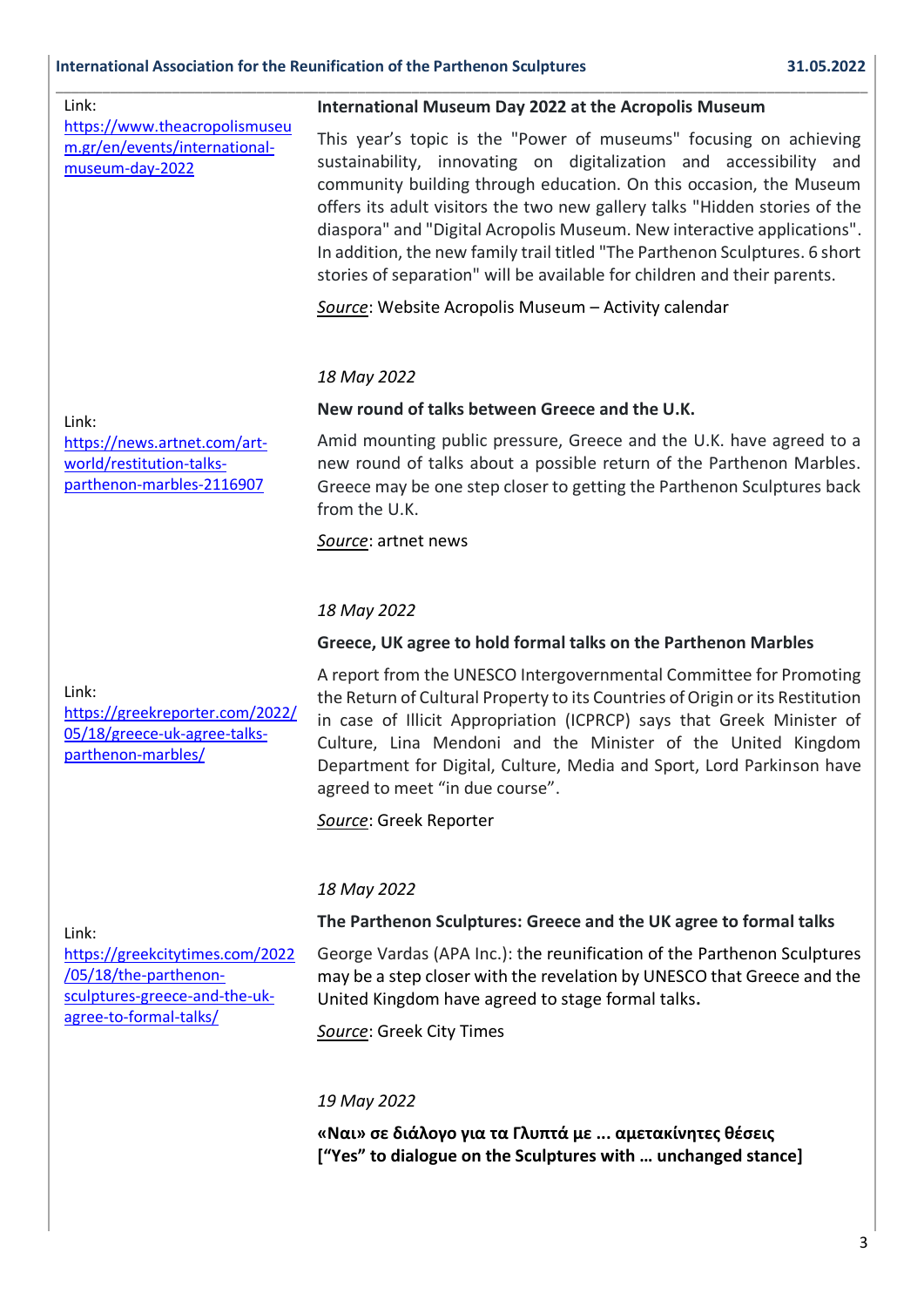# **International Association for the Reunification of the Parthenon Sculptures 31.05.2022**

| Link:<br>https://www.tanea.gr/print/2022<br>/05/19/lifearts/nai-se-dialogo-<br>me-ametakinites-theseis/                                                                 | UNESCO's ICPRCP announced a meeting between Lina Mendoni and Lord<br>Parkinson, but the British Ministry of Culture said to TA NEA that their<br>stand does not change.<br>Yannis Andritsopoulos reporting from London.                                                             |
|-------------------------------------------------------------------------------------------------------------------------------------------------------------------------|-------------------------------------------------------------------------------------------------------------------------------------------------------------------------------------------------------------------------------------------------------------------------------------|
|                                                                                                                                                                         | Source: TA NEA                                                                                                                                                                                                                                                                      |
|                                                                                                                                                                         |                                                                                                                                                                                                                                                                                     |
|                                                                                                                                                                         | 20 May 2022                                                                                                                                                                                                                                                                         |
| Link:<br>https://www.tanea.gr/print/2022<br>/05/20/greece/ta-krymmena-<br>101-691-ellinika-keimilia/                                                                    | Τα «κρυμμένα» 101.691 ελληνικά κειμήλια του Βρετανικού<br>Μουσείου<br>[The 101.691 "hidden" Greek artefacts in the British Museum]                                                                                                                                                  |
|                                                                                                                                                                         | Only 6% of the objects are on display in the Museum, the reactions on<br>the bilateral "dialogue" on the Parthenon Sculptures continue -<br>Reactions from the British Committee for the Reunification of the<br>Parthenon Marbles.<br>Yannis Andritsopoulos reporting from London. |
|                                                                                                                                                                         | Source: TA NEA                                                                                                                                                                                                                                                                      |
|                                                                                                                                                                         |                                                                                                                                                                                                                                                                                     |
| Link:<br>https://culture.gov.gr/el/Informa<br>tion/SitePages/view.aspx?nID=42<br>13                                                                                     | 20 May 2022                                                                                                                                                                                                                                                                         |
|                                                                                                                                                                         | Common press release of the Government of Sicily and the Hellenic<br><b>Ministry of Culture and Sports</b>                                                                                                                                                                          |
|                                                                                                                                                                         | The so called "Fagan Fragment" can for always remain in Athens!                                                                                                                                                                                                                     |
|                                                                                                                                                                         | Source: Press Office YPPOA                                                                                                                                                                                                                                                          |
|                                                                                                                                                                         |                                                                                                                                                                                                                                                                                     |
| Link:<br>https://www.culture.gov.gr/el/Inf<br>ormation/SitePages/view.aspx?nl<br>$D = 4214$                                                                             | 20 May 2022                                                                                                                                                                                                                                                                         |
|                                                                                                                                                                         | Recommendation of the 23rd Meeting of UNESCO's ICPRCP on the<br>return of the Parthenon Sculptures                                                                                                                                                                                  |
|                                                                                                                                                                         | Source: Press Office YPPOA                                                                                                                                                                                                                                                          |
| Link:<br>https://www.smithsonianmag.co<br>m/smart-news/can-greece-and-<br>uk-finally-broker-deal-to-return-<br>elgin-marbles-parthenon-<br>sculptures-athens-180980113/ | 20 May 2022                                                                                                                                                                                                                                                                         |
|                                                                                                                                                                         | Can Greece and the U.K. finally broker a deal to return the Elgin<br><b>Marbles to Athens?</b>                                                                                                                                                                                      |
|                                                                                                                                                                         | New talks raise old questions about the ancient Parthenon sculptures.                                                                                                                                                                                                               |
|                                                                                                                                                                         | Source: Smithsonian Magazine                                                                                                                                                                                                                                                        |
|                                                                                                                                                                         | 21 May 2022                                                                                                                                                                                                                                                                         |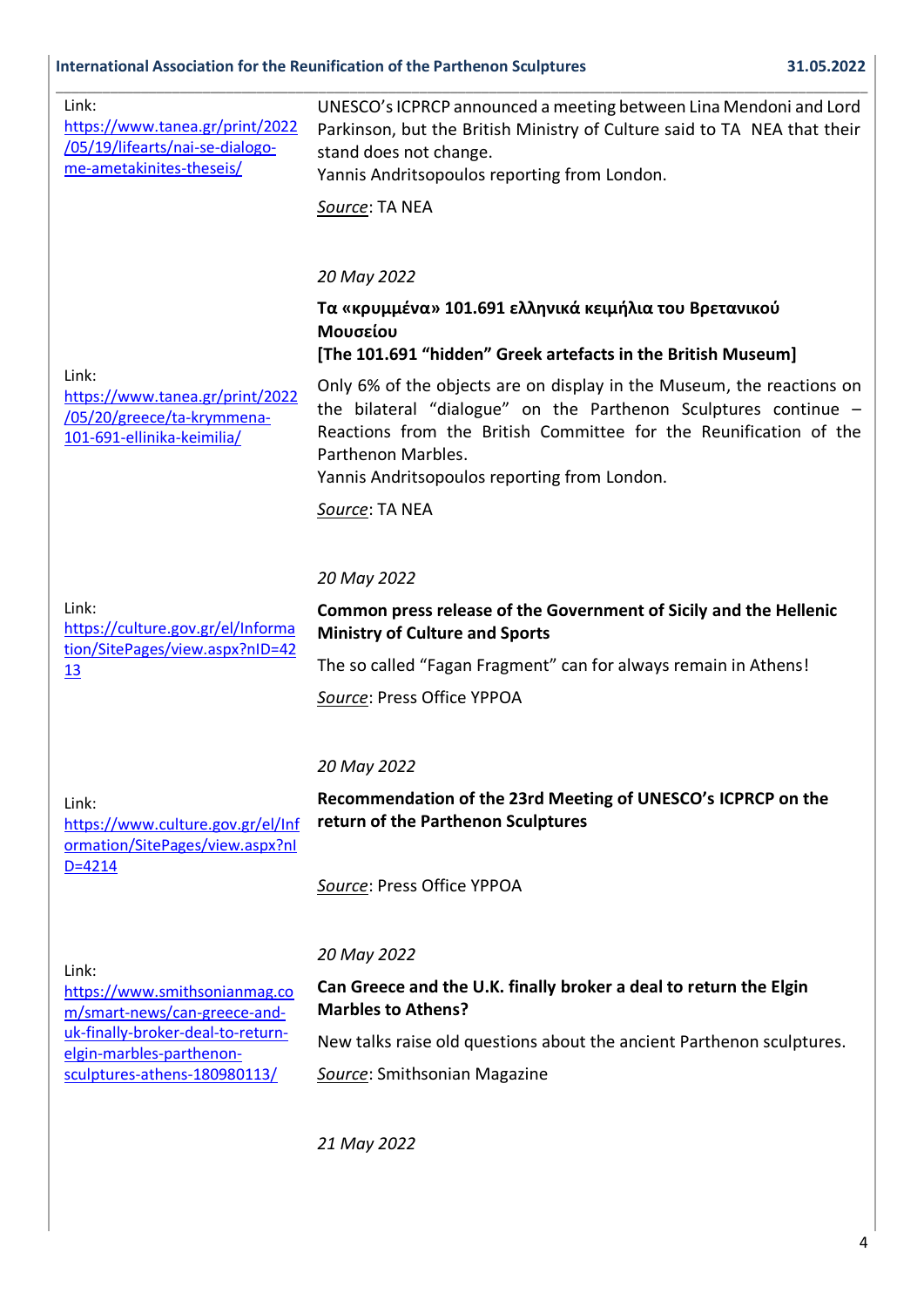

#### **Interview on ERT 1 in "Με νέα μάτια"**

Dr Kris Tytgat, president of IARPS, interviewed by Dr Kostas Laskaratos on the recent developments on the issue of the Parthenon Sculptures.

*Source*: ERT 1

#### *22 May 2022*

### **Hidden stories of the diaspora**

Gallery talk at the Acropolis Museum, every Sunday until December 18.

It is a worldwide fact that almost half of the Parthenon sculptures are in the British Museum in London, the result of the monument's looting by the crews of Thomas Bruce, Lord of Elgin, in the early 19th century. There are, however, smaller fragments, and also other antiquities of the Acropolis, which today are scattered across European Museums. But how did they get there, what were their adventures and who starred in them? The Museum's archaeologists invite you to discover together with them the answers to all these mysteries and the 'unknown', stories of the dispersal of some of the most important works of the Acropolis.

*Source*: Website Acropolis Museum – Activity calendar

#### Link:

[https://www.theguardian.com/ar](https://nam12.safelinks.protection.outlook.com/?url=https%3A%2F%2Fwww.theguardian.com%2Fartanddesign%2F2022%2Fmay%2F23%2Fgreece-rebuts-british-museum-claim-parthenon-marbles-were-removed-from-rubble&data=05%7C01%7C%7C0e40023c4c454c781fc108da3ccc4c9e%7C84df9e7fe9f640afb435aaaaaaaaaaaa%7C1%7C0%7C637889145391922409%7CUnknown%7CTWFpbGZsb3d8eyJWIjoiMC4wLjAwMDAiLCJQIjoiV2luMzIiLCJBTiI6Ik1haWwiLCJXVCI6Mn0%3D%7C3000%7C%7C%7C&sdata=%2F%2BtTGgBOx5SHRljPG857NpxuGS%2FhyXtMYv96CAHF9cA%3D&reserved=0) [tanddesign/2022/may/23/greece](https://nam12.safelinks.protection.outlook.com/?url=https%3A%2F%2Fwww.theguardian.com%2Fartanddesign%2F2022%2Fmay%2F23%2Fgreece-rebuts-british-museum-claim-parthenon-marbles-were-removed-from-rubble&data=05%7C01%7C%7C0e40023c4c454c781fc108da3ccc4c9e%7C84df9e7fe9f640afb435aaaaaaaaaaaa%7C1%7C0%7C637889145391922409%7CUnknown%7CTWFpbGZsb3d8eyJWIjoiMC4wLjAwMDAiLCJQIjoiV2luMzIiLCJBTiI6Ik1haWwiLCJXVCI6Mn0%3D%7C3000%7C%7C%7C&sdata=%2F%2BtTGgBOx5SHRljPG857NpxuGS%2FhyXtMYv96CAHF9cA%3D&reserved=0) [-rebuts-british-museum-claim](https://nam12.safelinks.protection.outlook.com/?url=https%3A%2F%2Fwww.theguardian.com%2Fartanddesign%2F2022%2Fmay%2F23%2Fgreece-rebuts-british-museum-claim-parthenon-marbles-were-removed-from-rubble&data=05%7C01%7C%7C0e40023c4c454c781fc108da3ccc4c9e%7C84df9e7fe9f640afb435aaaaaaaaaaaa%7C1%7C0%7C637889145391922409%7CUnknown%7CTWFpbGZsb3d8eyJWIjoiMC4wLjAwMDAiLCJQIjoiV2luMzIiLCJBTiI6Ik1haWwiLCJXVCI6Mn0%3D%7C3000%7C%7C%7C&sdata=%2F%2BtTGgBOx5SHRljPG857NpxuGS%2FhyXtMYv96CAHF9cA%3D&reserved=0)[parthenon-marbles-were](https://nam12.safelinks.protection.outlook.com/?url=https%3A%2F%2Fwww.theguardian.com%2Fartanddesign%2F2022%2Fmay%2F23%2Fgreece-rebuts-british-museum-claim-parthenon-marbles-were-removed-from-rubble&data=05%7C01%7C%7C0e40023c4c454c781fc108da3ccc4c9e%7C84df9e7fe9f640afb435aaaaaaaaaaaa%7C1%7C0%7C637889145391922409%7CUnknown%7CTWFpbGZsb3d8eyJWIjoiMC4wLjAwMDAiLCJQIjoiV2luMzIiLCJBTiI6Ik1haWwiLCJXVCI6Mn0%3D%7C3000%7C%7C%7C&sdata=%2F%2BtTGgBOx5SHRljPG857NpxuGS%2FhyXtMYv96CAHF9cA%3D&reserved=0)[removed-from-rubble](https://nam12.safelinks.protection.outlook.com/?url=https%3A%2F%2Fwww.theguardian.com%2Fartanddesign%2F2022%2Fmay%2F23%2Fgreece-rebuts-british-museum-claim-parthenon-marbles-were-removed-from-rubble&data=05%7C01%7C%7C0e40023c4c454c781fc108da3ccc4c9e%7C84df9e7fe9f640afb435aaaaaaaaaaaa%7C1%7C0%7C637889145391922409%7CUnknown%7CTWFpbGZsb3d8eyJWIjoiMC4wLjAwMDAiLCJQIjoiV2luMzIiLCJBTiI6Ik1haWwiLCJXVCI6Mn0%3D%7C3000%7C%7C%7C&sdata=%2F%2BtTGgBOx5SHRljPG857NpxuGS%2FhyXtMYv96CAHF9cA%3D&reserved=0)

#### *23 May 2022*

#### **Greece rebuts British Museum claim Parthenon marbles were 'removed from rubble'**

Museum 's deputy director had told UNESCO meeting contested treasures 'were not all hacked' from Greek temple.

*Source*: The Guardian

### *23 May 2022*

# **Γλυπτά Παρθενώνα: Διαψεύδει το Βρετανικό Μουσείο η Ελλάδα — Μπλόκο στις συνομιλίες**

**[Greece rebuts the British Museum – Dialogue blocked]**

#### Link:

[https://www.ertnews.gr/eidiseis/](https://nam12.safelinks.protection.outlook.com/?url=https%3A%2F%2Fwww.ertnews.gr%2Feidiseis%2Fellada%2Fglypta-toy-parthenona-i-ellada-diapseydei-to-vretaniko-moyseio-quot-mploko-quot-stis-synomilies%2F&data=05%7C01%7C%7C3018cafbea75472b15a008da3ccb4708%7C84df9e7fe9f640afb435aaaaaaaaaaaa%7C1%7C0%7C637889141016072887%7CUnknown%7CTWFpbGZsb3d8eyJWIjoiMC4wLjAwMDAiLCJQIjoiV2luMzIiLCJBTiI6Ik1haWwiLCJXVCI6Mn0%3D%7C3000%7C%7C%7C&sdata=K35N0QL%2F9PLt%2FTvsmWmLHguuMQs1Q4GtFaKN6tQ6Eqc%3D&reserved=0) [ellada/glypta-toy-parthenona-i](https://nam12.safelinks.protection.outlook.com/?url=https%3A%2F%2Fwww.ertnews.gr%2Feidiseis%2Fellada%2Fglypta-toy-parthenona-i-ellada-diapseydei-to-vretaniko-moyseio-quot-mploko-quot-stis-synomilies%2F&data=05%7C01%7C%7C3018cafbea75472b15a008da3ccb4708%7C84df9e7fe9f640afb435aaaaaaaaaaaa%7C1%7C0%7C637889141016072887%7CUnknown%7CTWFpbGZsb3d8eyJWIjoiMC4wLjAwMDAiLCJQIjoiV2luMzIiLCJBTiI6Ik1haWwiLCJXVCI6Mn0%3D%7C3000%7C%7C%7C&sdata=K35N0QL%2F9PLt%2FTvsmWmLHguuMQs1Q4GtFaKN6tQ6Eqc%3D&reserved=0)[ellada-diapseydei-to-vretaniko](https://nam12.safelinks.protection.outlook.com/?url=https%3A%2F%2Fwww.ertnews.gr%2Feidiseis%2Fellada%2Fglypta-toy-parthenona-i-ellada-diapseydei-to-vretaniko-moyseio-quot-mploko-quot-stis-synomilies%2F&data=05%7C01%7C%7C3018cafbea75472b15a008da3ccb4708%7C84df9e7fe9f640afb435aaaaaaaaaaaa%7C1%7C0%7C637889141016072887%7CUnknown%7CTWFpbGZsb3d8eyJWIjoiMC4wLjAwMDAiLCJQIjoiV2luMzIiLCJBTiI6Ik1haWwiLCJXVCI6Mn0%3D%7C3000%7C%7C%7C&sdata=K35N0QL%2F9PLt%2FTvsmWmLHguuMQs1Q4GtFaKN6tQ6Eqc%3D&reserved=0)[moyseio-quot-mploko-quot-stis](https://nam12.safelinks.protection.outlook.com/?url=https%3A%2F%2Fwww.ertnews.gr%2Feidiseis%2Fellada%2Fglypta-toy-parthenona-i-ellada-diapseydei-to-vretaniko-moyseio-quot-mploko-quot-stis-synomilies%2F&data=05%7C01%7C%7C3018cafbea75472b15a008da3ccb4708%7C84df9e7fe9f640afb435aaaaaaaaaaaa%7C1%7C0%7C637889141016072887%7CUnknown%7CTWFpbGZsb3d8eyJWIjoiMC4wLjAwMDAiLCJQIjoiV2luMzIiLCJBTiI6Ik1haWwiLCJXVCI6Mn0%3D%7C3000%7C%7C%7C&sdata=K35N0QL%2F9PLt%2FTvsmWmLHguuMQs1Q4GtFaKN6tQ6Eqc%3D&reserved=0)[synomilies/](https://nam12.safelinks.protection.outlook.com/?url=https%3A%2F%2Fwww.ertnews.gr%2Feidiseis%2Fellada%2Fglypta-toy-parthenona-i-ellada-diapseydei-to-vretaniko-moyseio-quot-mploko-quot-stis-synomilies%2F&data=05%7C01%7C%7C3018cafbea75472b15a008da3ccb4708%7C84df9e7fe9f640afb435aaaaaaaaaaaa%7C1%7C0%7C637889141016072887%7CUnknown%7CTWFpbGZsb3d8eyJWIjoiMC4wLjAwMDAiLCJQIjoiV2luMzIiLCJBTiI6Ik1haWwiLCJXVCI6Mn0%3D%7C3000%7C%7C%7C&sdata=K35N0QL%2F9PLt%2FTvsmWmLHguuMQs1Q4GtFaKN6tQ6Eqc%3D&reserved=0)

A spokesperson of the British Ministry of Culture declared to ERT that the U.K. government did not agree on formal talks about the Parthenon Sculptures. We are always ready to discuss issues of cultural cooperation with our Greek colleagues, the Parthenon Sculptures belong to the British Museum, which operates independently from the government. Consequently, this is a matter of the Trustees of the British Museum. The longstanding stance of the U.K. on the issue has not changed.

*Source*: ERT News

# Link:

[https://www.theacropolismuseu](https://nam12.safelinks.protection.outlook.com/?url=https%3A%2F%2Fwww.theacropolismuseum.gr%2Fen%2Fgallery-talks%2Fhidden-stories-diaspora&data=05%7C01%7C%7C5d4a942224544ab7e9e608da34d0b53b%7C84df9e7fe9f640afb435aaaaaaaaaaaa%7C1%7C0%7C637880368237573635%7CUnknown%7CTWFpbGZsb3d8eyJWIjoiMC4wLjAwMDAiLCJQIjoiV2luMzIiLCJBTiI6Ik1haWwiLCJXVCI6Mn0%3D%7C3000%7C%7C%7C&sdata=3QQZf6WlA9wzQsP1Vm1ykRaHCzgcDR5QL9fTZJy%2BIfQ%3D&reserved=0) [m.gr/en/gallery-talks/hidden](https://nam12.safelinks.protection.outlook.com/?url=https%3A%2F%2Fwww.theacropolismuseum.gr%2Fen%2Fgallery-talks%2Fhidden-stories-diaspora&data=05%7C01%7C%7C5d4a942224544ab7e9e608da34d0b53b%7C84df9e7fe9f640afb435aaaaaaaaaaaa%7C1%7C0%7C637880368237573635%7CUnknown%7CTWFpbGZsb3d8eyJWIjoiMC4wLjAwMDAiLCJQIjoiV2luMzIiLCJBTiI6Ik1haWwiLCJXVCI6Mn0%3D%7C3000%7C%7C%7C&sdata=3QQZf6WlA9wzQsP1Vm1ykRaHCzgcDR5QL9fTZJy%2BIfQ%3D&reserved=0)[stories-diaspora](https://nam12.safelinks.protection.outlook.com/?url=https%3A%2F%2Fwww.theacropolismuseum.gr%2Fen%2Fgallery-talks%2Fhidden-stories-diaspora&data=05%7C01%7C%7C5d4a942224544ab7e9e608da34d0b53b%7C84df9e7fe9f640afb435aaaaaaaaaaaa%7C1%7C0%7C637880368237573635%7CUnknown%7CTWFpbGZsb3d8eyJWIjoiMC4wLjAwMDAiLCJQIjoiV2luMzIiLCJBTiI6Ik1haWwiLCJXVCI6Mn0%3D%7C3000%7C%7C%7C&sdata=3QQZf6WlA9wzQsP1Vm1ykRaHCzgcDR5QL9fTZJy%2BIfQ%3D&reserved=0)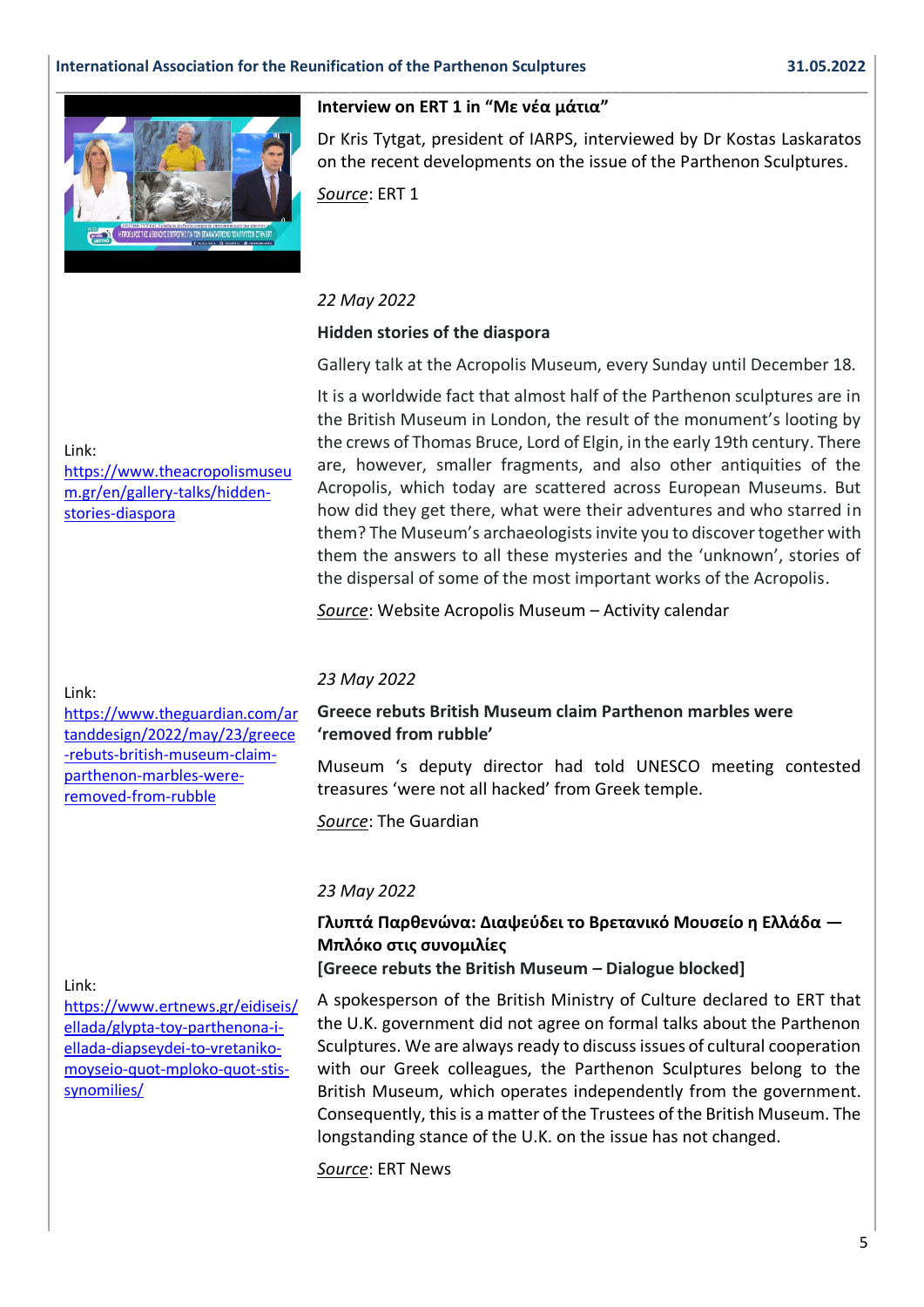#### Link:

[https://www.skai.gr/news/cultur](https://nam12.safelinks.protection.outlook.com/?url=https%3A%2F%2Fwww.skai.gr%2Fnews%2Fculture%2Fvretanos-istorikos-se-vretaniko-mouseio-eksofrenikos-o-isxyrismos-oti-o-elgin-pire-ta-gl%3Ffbclid%3DIwAR0mE7xAYXIxr_cKI-wzOQSL7NVgqzwRRdxlRBl1-oRodeTbCpoEe1VLUhE&data=05%7C01%7C%7C1170c4412b3a456df2e708da3fc81e28%7C84df9e7fe9f640afb435aaaaaaaaaaaa%7C1%7C0%7C637892425971727898%7CUnknown%7CTWFpbGZsb3d8eyJWIjoiMC4wLjAwMDAiLCJQIjoiV2luMzIiLCJBTiI6Ik1haWwiLCJXVCI6Mn0%3D%7C3000%7C%7C%7C&sdata=WdrRTBZSfHbueWU6V70%2B9PKpAh50EZ%2F6M2iXp%2FK%2By8Q%3D&reserved=0) [e/vretanos-istorikos-se-vretaniko](https://nam12.safelinks.protection.outlook.com/?url=https%3A%2F%2Fwww.skai.gr%2Fnews%2Fculture%2Fvretanos-istorikos-se-vretaniko-mouseio-eksofrenikos-o-isxyrismos-oti-o-elgin-pire-ta-gl%3Ffbclid%3DIwAR0mE7xAYXIxr_cKI-wzOQSL7NVgqzwRRdxlRBl1-oRodeTbCpoEe1VLUhE&data=05%7C01%7C%7C1170c4412b3a456df2e708da3fc81e28%7C84df9e7fe9f640afb435aaaaaaaaaaaa%7C1%7C0%7C637892425971727898%7CUnknown%7CTWFpbGZsb3d8eyJWIjoiMC4wLjAwMDAiLCJQIjoiV2luMzIiLCJBTiI6Ik1haWwiLCJXVCI6Mn0%3D%7C3000%7C%7C%7C&sdata=WdrRTBZSfHbueWU6V70%2B9PKpAh50EZ%2F6M2iXp%2FK%2By8Q%3D&reserved=0)[mouseio-eksofrenikos-o](https://nam12.safelinks.protection.outlook.com/?url=https%3A%2F%2Fwww.skai.gr%2Fnews%2Fculture%2Fvretanos-istorikos-se-vretaniko-mouseio-eksofrenikos-o-isxyrismos-oti-o-elgin-pire-ta-gl%3Ffbclid%3DIwAR0mE7xAYXIxr_cKI-wzOQSL7NVgqzwRRdxlRBl1-oRodeTbCpoEe1VLUhE&data=05%7C01%7C%7C1170c4412b3a456df2e708da3fc81e28%7C84df9e7fe9f640afb435aaaaaaaaaaaa%7C1%7C0%7C637892425971727898%7CUnknown%7CTWFpbGZsb3d8eyJWIjoiMC4wLjAwMDAiLCJQIjoiV2luMzIiLCJBTiI6Ik1haWwiLCJXVCI6Mn0%3D%7C3000%7C%7C%7C&sdata=WdrRTBZSfHbueWU6V70%2B9PKpAh50EZ%2F6M2iXp%2FK%2By8Q%3D&reserved=0)[isxyrismos-oti-o-elgin-pire-ta](https://nam12.safelinks.protection.outlook.com/?url=https%3A%2F%2Fwww.skai.gr%2Fnews%2Fculture%2Fvretanos-istorikos-se-vretaniko-mouseio-eksofrenikos-o-isxyrismos-oti-o-elgin-pire-ta-gl%3Ffbclid%3DIwAR0mE7xAYXIxr_cKI-wzOQSL7NVgqzwRRdxlRBl1-oRodeTbCpoEe1VLUhE&data=05%7C01%7C%7C1170c4412b3a456df2e708da3fc81e28%7C84df9e7fe9f640afb435aaaaaaaaaaaa%7C1%7C0%7C637892425971727898%7CUnknown%7CTWFpbGZsb3d8eyJWIjoiMC4wLjAwMDAiLCJQIjoiV2luMzIiLCJBTiI6Ik1haWwiLCJXVCI6Mn0%3D%7C3000%7C%7C%7C&sdata=WdrRTBZSfHbueWU6V70%2B9PKpAh50EZ%2F6M2iXp%2FK%2By8Q%3D&reserved=0)[gl?fbclid=IwAR0mE7xAYXIxr\\_cKI](https://nam12.safelinks.protection.outlook.com/?url=https%3A%2F%2Fwww.skai.gr%2Fnews%2Fculture%2Fvretanos-istorikos-se-vretaniko-mouseio-eksofrenikos-o-isxyrismos-oti-o-elgin-pire-ta-gl%3Ffbclid%3DIwAR0mE7xAYXIxr_cKI-wzOQSL7NVgqzwRRdxlRBl1-oRodeTbCpoEe1VLUhE&data=05%7C01%7C%7C1170c4412b3a456df2e708da3fc81e28%7C84df9e7fe9f640afb435aaaaaaaaaaaa%7C1%7C0%7C637892425971727898%7CUnknown%7CTWFpbGZsb3d8eyJWIjoiMC4wLjAwMDAiLCJQIjoiV2luMzIiLCJBTiI6Ik1haWwiLCJXVCI6Mn0%3D%7C3000%7C%7C%7C&sdata=WdrRTBZSfHbueWU6V70%2B9PKpAh50EZ%2F6M2iXp%2FK%2By8Q%3D&reserved=0)[wzOQSL7NVgqzwRRdxlRBl1](https://nam12.safelinks.protection.outlook.com/?url=https%3A%2F%2Fwww.skai.gr%2Fnews%2Fculture%2Fvretanos-istorikos-se-vretaniko-mouseio-eksofrenikos-o-isxyrismos-oti-o-elgin-pire-ta-gl%3Ffbclid%3DIwAR0mE7xAYXIxr_cKI-wzOQSL7NVgqzwRRdxlRBl1-oRodeTbCpoEe1VLUhE&data=05%7C01%7C%7C1170c4412b3a456df2e708da3fc81e28%7C84df9e7fe9f640afb435aaaaaaaaaaaa%7C1%7C0%7C637892425971727898%7CUnknown%7CTWFpbGZsb3d8eyJWIjoiMC4wLjAwMDAiLCJQIjoiV2luMzIiLCJBTiI6Ik1haWwiLCJXVCI6Mn0%3D%7C3000%7C%7C%7C&sdata=WdrRTBZSfHbueWU6V70%2B9PKpAh50EZ%2F6M2iXp%2FK%2By8Q%3D&reserved=0) [oRodeTbCpoEe1VLUhE](https://nam12.safelinks.protection.outlook.com/?url=https%3A%2F%2Fwww.skai.gr%2Fnews%2Fculture%2Fvretanos-istorikos-se-vretaniko-mouseio-eksofrenikos-o-isxyrismos-oti-o-elgin-pire-ta-gl%3Ffbclid%3DIwAR0mE7xAYXIxr_cKI-wzOQSL7NVgqzwRRdxlRBl1-oRodeTbCpoEe1VLUhE&data=05%7C01%7C%7C1170c4412b3a456df2e708da3fc81e28%7C84df9e7fe9f640afb435aaaaaaaaaaaa%7C1%7C0%7C637892425971727898%7CUnknown%7CTWFpbGZsb3d8eyJWIjoiMC4wLjAwMDAiLCJQIjoiV2luMzIiLCJBTiI6Ik1haWwiLCJXVCI6Mn0%3D%7C3000%7C%7C%7C&sdata=WdrRTBZSfHbueWU6V70%2B9PKpAh50EZ%2F6M2iXp%2FK%2By8Q%3D&reserved=0)

#### *23 May 2022*

**\_\_\_\_\_\_\_\_\_\_\_\_\_\_\_\_\_\_\_\_\_\_\_\_\_\_\_\_\_\_\_\_\_\_\_\_\_\_\_\_\_\_\_\_\_\_\_\_\_\_\_\_\_\_\_\_\_\_\_\_\_\_\_\_\_\_\_\_\_\_\_\_\_\_\_\_\_\_\_\_\_\_\_\_\_\_\_\_\_\_\_\_\_\_\_\_\_\_\_\_\_\_\_\_\_**

**Εξωφρενικός ο ισχυρισμός ότι ο Έλγιν πήρε τα Γλυπτά «από τα χαλάσματα»: Άγγλος ιστορικός απαντά στο Βρετανικό Μουσείο [Shocked by the claim that Elgin removed the Sculptures "from the rubble": English historian replies to the British Museum]**

Michael Wood, Professor of Public History at the University of Manchester and one of the newest members of the BCRPM, is shocked by the claim of the British Museum that many of the Parthenon Sculptures located in London were collected by Lord Elgin's associates not from the monument, but "from the ruins".

*Source*: SKY Greece

#### *24 May 2022*

**Interview Dr Lina Mendoni on the issue of the Parthenon Sculptures**

#### Link:

[https://www.culture.gov.gr/el/Inf](https://nam12.safelinks.protection.outlook.com/?url=https%3A%2F%2Fwww.culture.gov.gr%2Fel%2FInformation%2FSitePages%2Fview.aspx%3FnID%3D4219&data=05%7C01%7C%7C168d083daf5a4f93d00c08da3d66e6e6%7C84df9e7fe9f640afb435aaaaaaaaaaaa%7C1%7C0%7C637889809407941924%7CUnknown%7CTWFpbGZsb3d8eyJWIjoiMC4wLjAwMDAiLCJQIjoiV2luMzIiLCJBTiI6Ik1haWwiLCJXVCI6Mn0%3D%7C3000%7C%7C%7C&sdata=Q4Voc6gcqkyPYIpRzaJhNVE6232taphL2GeBNuFc2gc%3D&reserved=0) [ormation/SitePages/view.aspx?nI](https://nam12.safelinks.protection.outlook.com/?url=https%3A%2F%2Fwww.culture.gov.gr%2Fel%2FInformation%2FSitePages%2Fview.aspx%3FnID%3D4219&data=05%7C01%7C%7C168d083daf5a4f93d00c08da3d66e6e6%7C84df9e7fe9f640afb435aaaaaaaaaaaa%7C1%7C0%7C637889809407941924%7CUnknown%7CTWFpbGZsb3d8eyJWIjoiMC4wLjAwMDAiLCJQIjoiV2luMzIiLCJBTiI6Ik1haWwiLCJXVCI6Mn0%3D%7C3000%7C%7C%7C&sdata=Q4Voc6gcqkyPYIpRzaJhNVE6232taphL2GeBNuFc2gc%3D&reserved=0) [D=4219](https://nam12.safelinks.protection.outlook.com/?url=https%3A%2F%2Fwww.culture.gov.gr%2Fel%2FInformation%2FSitePages%2Fview.aspx%3FnID%3D4219&data=05%7C01%7C%7C168d083daf5a4f93d00c08da3d66e6e6%7C84df9e7fe9f640afb435aaaaaaaaaaaa%7C1%7C0%7C637889809407941924%7CUnknown%7CTWFpbGZsb3d8eyJWIjoiMC4wLjAwMDAiLCJQIjoiV2luMzIiLCJBTiI6Ik1haWwiLCJXVCI6Mn0%3D%7C3000%7C%7C%7C&sdata=Q4Voc6gcqkyPYIpRzaJhNVE6232taphL2GeBNuFc2gc%3D&reserved=0)

Minister of Culture and Sports rebuts the recent statements made by the Deputy Director of the British Museum at the last UNESCO's ICPRCP meeting and repeats the official stand of Greece that the Greek government does not recognizes the usufruct, possession and ownership of the British Museum or the U.K.

*Source*: Press Office YPPOA

#### *24 May 2022*

**«Δεν κάνουμε διάλογο για τα Γλυπτά, δεν αλλάζουμε τον νόμο» ["We refuse a dialogue on the Sculptures, we do not change the law"]**

[https://www.tanea.gr/print/2022](https://nam12.safelinks.protection.outlook.com/?url=https%3A%2F%2Fwww.tanea.gr%2Fprint%2F2022%2F05%2F24%2Flifearts%2Fden-kanoume-dialogo-gia-ta-glyptacrden-allazoume-ton-nomo%2F&data=05%7C01%7C%7Cccba015b4c704a8046ad08da3ef7643e%7C84df9e7fe9f640afb435aaaaaaaaaaaa%7C1%7C0%7C637891529630837880%7CUnknown%7CTWFpbGZsb3d8eyJWIjoiMC4wLjAwMDAiLCJQIjoiV2luMzIiLCJBTiI6Ik1haWwiLCJXVCI6Mn0%3D%7C3000%7C%7C%7C&sdata=Ec7ikbFqvSqw2O0d2Au2Wv4Kx7L8W%2BLKnNmo6esuTNI%3D&reserved=0) [/05/24/lifearts/den-kanoume](https://nam12.safelinks.protection.outlook.com/?url=https%3A%2F%2Fwww.tanea.gr%2Fprint%2F2022%2F05%2F24%2Flifearts%2Fden-kanoume-dialogo-gia-ta-glyptacrden-allazoume-ton-nomo%2F&data=05%7C01%7C%7Cccba015b4c704a8046ad08da3ef7643e%7C84df9e7fe9f640afb435aaaaaaaaaaaa%7C1%7C0%7C637891529630837880%7CUnknown%7CTWFpbGZsb3d8eyJWIjoiMC4wLjAwMDAiLCJQIjoiV2luMzIiLCJBTiI6Ik1haWwiLCJXVCI6Mn0%3D%7C3000%7C%7C%7C&sdata=Ec7ikbFqvSqw2O0d2Au2Wv4Kx7L8W%2BLKnNmo6esuTNI%3D&reserved=0)[dialogo-gia-ta-glyptacrden](https://nam12.safelinks.protection.outlook.com/?url=https%3A%2F%2Fwww.tanea.gr%2Fprint%2F2022%2F05%2F24%2Flifearts%2Fden-kanoume-dialogo-gia-ta-glyptacrden-allazoume-ton-nomo%2F&data=05%7C01%7C%7Cccba015b4c704a8046ad08da3ef7643e%7C84df9e7fe9f640afb435aaaaaaaaaaaa%7C1%7C0%7C637891529630837880%7CUnknown%7CTWFpbGZsb3d8eyJWIjoiMC4wLjAwMDAiLCJQIjoiV2luMzIiLCJBTiI6Ik1haWwiLCJXVCI6Mn0%3D%7C3000%7C%7C%7C&sdata=Ec7ikbFqvSqw2O0d2Au2Wv4Kx7L8W%2BLKnNmo6esuTNI%3D&reserved=0)[allazoume-ton-nomo/](https://nam12.safelinks.protection.outlook.com/?url=https%3A%2F%2Fwww.tanea.gr%2Fprint%2F2022%2F05%2F24%2Flifearts%2Fden-kanoume-dialogo-gia-ta-glyptacrden-allazoume-ton-nomo%2F&data=05%7C01%7C%7Cccba015b4c704a8046ad08da3ef7643e%7C84df9e7fe9f640afb435aaaaaaaaaaaa%7C1%7C0%7C637891529630837880%7CUnknown%7CTWFpbGZsb3d8eyJWIjoiMC4wLjAwMDAiLCJQIjoiV2luMzIiLCJBTiI6Ik1haWwiLCJXVCI6Mn0%3D%7C3000%7C%7C%7C&sdata=Ec7ikbFqvSqw2O0d2Au2Wv4Kx7L8W%2BLKnNmo6esuTNI%3D&reserved=0) The British government declares  $-$  for the first time  $-$  that it has no intention to amend the law that forbids the British Museum to concede artefacts. Yannis Andritsopoulos reporting from London.

*Source*: TA NEA

#### *24 May 2022*

Link: [https://www.museumsassociatio](https://nam12.safelinks.protection.outlook.com/?url=https%3A%2F%2Fwww.museumsassociation.org%2Fmuseums-journal%2Fnews%2F2022%2F05%2Fbritish-museum-doubles-down-on-parthenon-sculptures-stance%2F&data=05%7C01%7C%7C692eb55275d441bbc07c08da3eea4442%7C84df9e7fe9f640afb435aaaaaaaaaaaa%7C1%7C0%7C637891473131940124%7CUnknown%7CTWFpbGZsb3d8eyJWIjoiMC4wLjAwMDAiLCJQIjoiV2luMzIiLCJBTiI6Ik1haWwiLCJXVCI6Mn0%3D%7C3000%7C%7C%7C&sdata=jmfDIIFItCdvXZWtM5%2BmCq6c0YsbCDX0zAjyNXPOqwI%3D&reserved=0) [n.org/museums](https://nam12.safelinks.protection.outlook.com/?url=https%3A%2F%2Fwww.museumsassociation.org%2Fmuseums-journal%2Fnews%2F2022%2F05%2Fbritish-museum-doubles-down-on-parthenon-sculptures-stance%2F&data=05%7C01%7C%7C692eb55275d441bbc07c08da3eea4442%7C84df9e7fe9f640afb435aaaaaaaaaaaa%7C1%7C0%7C637891473131940124%7CUnknown%7CTWFpbGZsb3d8eyJWIjoiMC4wLjAwMDAiLCJQIjoiV2luMzIiLCJBTiI6Ik1haWwiLCJXVCI6Mn0%3D%7C3000%7C%7C%7C&sdata=jmfDIIFItCdvXZWtM5%2BmCq6c0YsbCDX0zAjyNXPOqwI%3D&reserved=0)[journal/news/2022/05/british](https://nam12.safelinks.protection.outlook.com/?url=https%3A%2F%2Fwww.museumsassociation.org%2Fmuseums-journal%2Fnews%2F2022%2F05%2Fbritish-museum-doubles-down-on-parthenon-sculptures-stance%2F&data=05%7C01%7C%7C692eb55275d441bbc07c08da3eea4442%7C84df9e7fe9f640afb435aaaaaaaaaaaa%7C1%7C0%7C637891473131940124%7CUnknown%7CTWFpbGZsb3d8eyJWIjoiMC4wLjAwMDAiLCJQIjoiV2luMzIiLCJBTiI6Ik1haWwiLCJXVCI6Mn0%3D%7C3000%7C%7C%7C&sdata=jmfDIIFItCdvXZWtM5%2BmCq6c0YsbCDX0zAjyNXPOqwI%3D&reserved=0)[museum-doubles-down-on](https://nam12.safelinks.protection.outlook.com/?url=https%3A%2F%2Fwww.museumsassociation.org%2Fmuseums-journal%2Fnews%2F2022%2F05%2Fbritish-museum-doubles-down-on-parthenon-sculptures-stance%2F&data=05%7C01%7C%7C692eb55275d441bbc07c08da3eea4442%7C84df9e7fe9f640afb435aaaaaaaaaaaa%7C1%7C0%7C637891473131940124%7CUnknown%7CTWFpbGZsb3d8eyJWIjoiMC4wLjAwMDAiLCJQIjoiV2luMzIiLCJBTiI6Ik1haWwiLCJXVCI6Mn0%3D%7C3000%7C%7C%7C&sdata=jmfDIIFItCdvXZWtM5%2BmCq6c0YsbCDX0zAjyNXPOqwI%3D&reserved=0)[parthenon-sculptures-stance/](https://nam12.safelinks.protection.outlook.com/?url=https%3A%2F%2Fwww.museumsassociation.org%2Fmuseums-journal%2Fnews%2F2022%2F05%2Fbritish-museum-doubles-down-on-parthenon-sculptures-stance%2F&data=05%7C01%7C%7C692eb55275d441bbc07c08da3eea4442%7C84df9e7fe9f640afb435aaaaaaaaaaaa%7C1%7C0%7C637891473131940124%7CUnknown%7CTWFpbGZsb3d8eyJWIjoiMC4wLjAwMDAiLCJQIjoiV2luMzIiLCJBTiI6Ik1haWwiLCJXVCI6Mn0%3D%7C3000%7C%7C%7C&sdata=jmfDIIFItCdvXZWtM5%2BmCq6c0YsbCDX0zAjyNXPOqwI%3D&reserved=0) **British Museum doubles down on Parthenon Sculptures stance** Row deepens as Greece rejects museum's claim that marbles were mainly retrieved from rubble. *Source*: Museums Association

*25 May 2022*

**Britain's major messaging failure on Parthenon Marbles**

Link: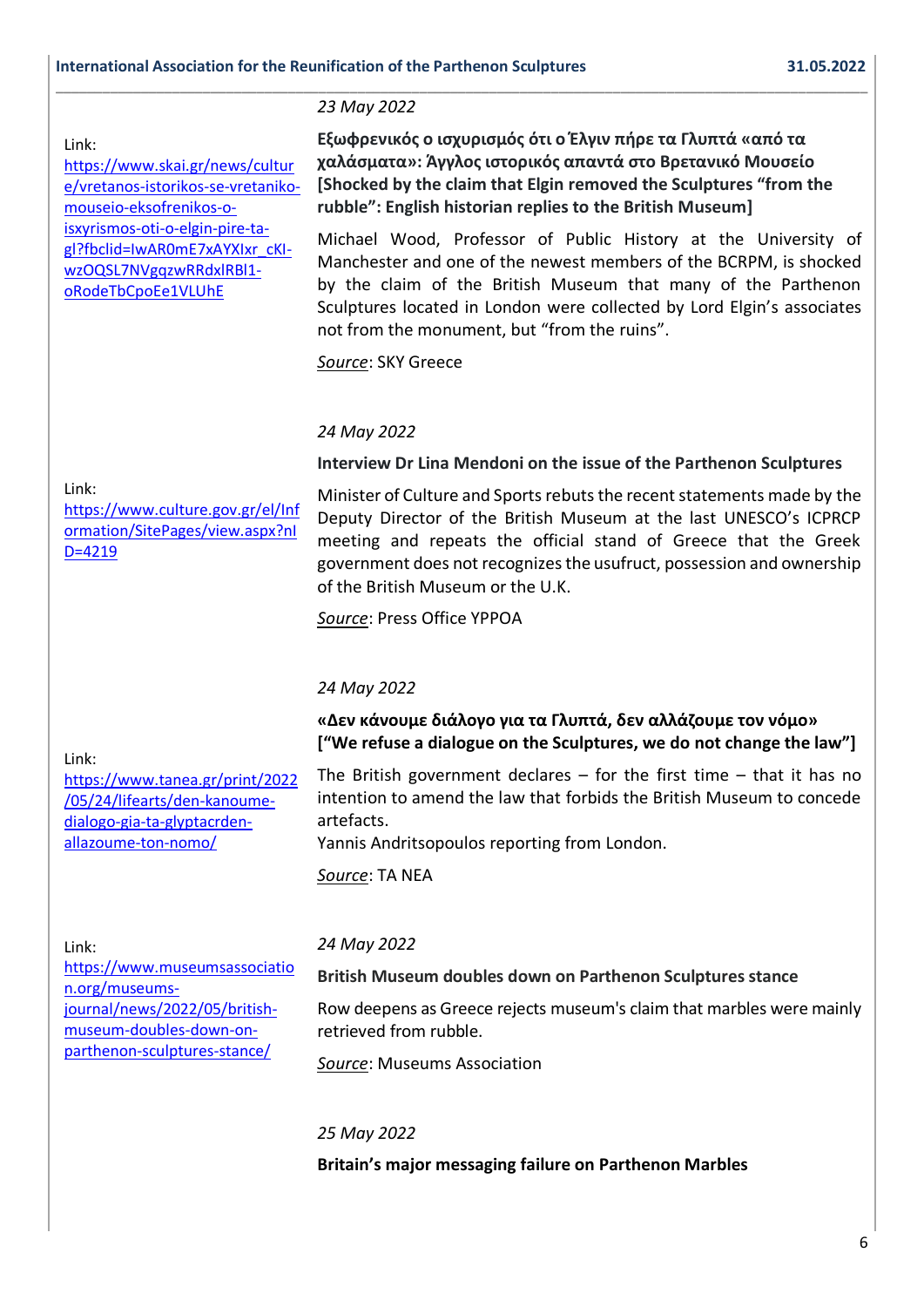#### Link:

[https://www.theartnewspaper.co](https://nam12.safelinks.protection.outlook.com/?url=https%3A%2F%2Fwww.theartnewspaper.com%2F2022%2F05%2F25%2Fbritish-delegation-discredits-own-governments-parthenon-marbles-meeting&data=05%7C01%7C%7C99753fcff6054d6a898a08da3ee74c88%7C84df9e7fe9f640afb435aaaaaaaaaaaa%7C1%7C0%7C637891460374372930%7CUnknown%7CTWFpbGZsb3d8eyJWIjoiMC4wLjAwMDAiLCJQIjoiV2luMzIiLCJBTiI6Ik1haWwiLCJXVCI6Mn0%3D%7C3000%7C%7C%7C&sdata=yXqmJbwLXNDtnclV33a%2F0beQqlrAEc55N6VxKJ7b978%3D&reserved=0) [m/2022/05/25/british](https://nam12.safelinks.protection.outlook.com/?url=https%3A%2F%2Fwww.theartnewspaper.com%2F2022%2F05%2F25%2Fbritish-delegation-discredits-own-governments-parthenon-marbles-meeting&data=05%7C01%7C%7C99753fcff6054d6a898a08da3ee74c88%7C84df9e7fe9f640afb435aaaaaaaaaaaa%7C1%7C0%7C637891460374372930%7CUnknown%7CTWFpbGZsb3d8eyJWIjoiMC4wLjAwMDAiLCJQIjoiV2luMzIiLCJBTiI6Ik1haWwiLCJXVCI6Mn0%3D%7C3000%7C%7C%7C&sdata=yXqmJbwLXNDtnclV33a%2F0beQqlrAEc55N6VxKJ7b978%3D&reserved=0)[delegation-discredits-own](https://nam12.safelinks.protection.outlook.com/?url=https%3A%2F%2Fwww.theartnewspaper.com%2F2022%2F05%2F25%2Fbritish-delegation-discredits-own-governments-parthenon-marbles-meeting&data=05%7C01%7C%7C99753fcff6054d6a898a08da3ee74c88%7C84df9e7fe9f640afb435aaaaaaaaaaaa%7C1%7C0%7C637891460374372930%7CUnknown%7CTWFpbGZsb3d8eyJWIjoiMC4wLjAwMDAiLCJQIjoiV2luMzIiLCJBTiI6Ik1haWwiLCJXVCI6Mn0%3D%7C3000%7C%7C%7C&sdata=yXqmJbwLXNDtnclV33a%2F0beQqlrAEc55N6VxKJ7b978%3D&reserved=0)[governments-parthenon](https://nam12.safelinks.protection.outlook.com/?url=https%3A%2F%2Fwww.theartnewspaper.com%2F2022%2F05%2F25%2Fbritish-delegation-discredits-own-governments-parthenon-marbles-meeting&data=05%7C01%7C%7C99753fcff6054d6a898a08da3ee74c88%7C84df9e7fe9f640afb435aaaaaaaaaaaa%7C1%7C0%7C637891460374372930%7CUnknown%7CTWFpbGZsb3d8eyJWIjoiMC4wLjAwMDAiLCJQIjoiV2luMzIiLCJBTiI6Ik1haWwiLCJXVCI6Mn0%3D%7C3000%7C%7C%7C&sdata=yXqmJbwLXNDtnclV33a%2F0beQqlrAEc55N6VxKJ7b978%3D&reserved=0)[marbles-meeting](https://nam12.safelinks.protection.outlook.com/?url=https%3A%2F%2Fwww.theartnewspaper.com%2F2022%2F05%2F25%2Fbritish-delegation-discredits-own-governments-parthenon-marbles-meeting&data=05%7C01%7C%7C99753fcff6054d6a898a08da3ee74c88%7C84df9e7fe9f640afb435aaaaaaaaaaaa%7C1%7C0%7C637891460374372930%7CUnknown%7CTWFpbGZsb3d8eyJWIjoiMC4wLjAwMDAiLCJQIjoiV2luMzIiLCJBTiI6Ik1haWwiLCJXVCI6Mn0%3D%7C3000%7C%7C%7C&sdata=yXqmJbwLXNDtnclV33a%2F0beQqlrAEc55N6VxKJ7b978%3D&reserved=0)

The UN says it has facilitated a meeting for British officials to discuss restitution with the Greek minister of culture, but Britain denies this.

The British delegation at the intergovernmental UNESCO's ICPRCP meeting in Paris has dismissed its own government's initiative to discuss the restitution of the Parthenon Marbles with the Greek Culture Minister, Lina Mendoni.

*Source*: The Art Newspaper

**\_\_\_\_\_\_\_\_\_\_\_\_\_\_\_\_\_\_\_\_\_\_\_\_\_\_\_\_\_\_\_\_\_\_\_\_\_\_\_\_\_\_\_\_\_\_\_\_\_\_\_\_\_\_\_\_\_\_\_\_\_\_\_\_\_\_\_\_\_\_\_\_\_\_\_\_\_\_\_\_\_\_\_\_\_\_\_\_\_\_\_\_\_\_\_\_\_\_\_\_\_\_\_\_\_**

#### *25 May 2022*

#### **UK isolated at UNESCO over the Parthenon Marbles – Report**

Link: [https://greekreporter.com/2022/](https://nam12.safelinks.protection.outlook.com/?url=https%3A%2F%2Fgreekreporter.com%2F2022%2F05%2F25%2Fuk-unesco-parthenon-marbles%2F&data=05%7C01%7C%7Cbffadea065f14a8e035108da4155b5a4%7C84df9e7fe9f640afb435aaaaaaaaaaaa%7C1%7C0%7C637894133621664688%7CUnknown%7CTWFpbGZsb3d8eyJWIjoiMC4wLjAwMDAiLCJQIjoiV2luMzIiLCJBTiI6Ik1haWwiLCJXVCI6Mn0%3D%7C3000%7C%7C%7C&sdata=8%2BbMQk6qGBCM0f%2F%2BGZQPOmQjvI28UzXMApRpwnKUNJE%3D&reserved=0) [05/25/uk-unesco-parthenon](https://nam12.safelinks.protection.outlook.com/?url=https%3A%2F%2Fgreekreporter.com%2F2022%2F05%2F25%2Fuk-unesco-parthenon-marbles%2F&data=05%7C01%7C%7Cbffadea065f14a8e035108da4155b5a4%7C84df9e7fe9f640afb435aaaaaaaaaaaa%7C1%7C0%7C637894133621664688%7CUnknown%7CTWFpbGZsb3d8eyJWIjoiMC4wLjAwMDAiLCJQIjoiV2luMzIiLCJBTiI6Ik1haWwiLCJXVCI6Mn0%3D%7C3000%7C%7C%7C&sdata=8%2BbMQk6qGBCM0f%2F%2BGZQPOmQjvI28UzXMApRpwnKUNJE%3D&reserved=0)[marbles/](https://nam12.safelinks.protection.outlook.com/?url=https%3A%2F%2Fgreekreporter.com%2F2022%2F05%2F25%2Fuk-unesco-parthenon-marbles%2F&data=05%7C01%7C%7Cbffadea065f14a8e035108da4155b5a4%7C84df9e7fe9f640afb435aaaaaaaaaaaa%7C1%7C0%7C637894133621664688%7CUnknown%7CTWFpbGZsb3d8eyJWIjoiMC4wLjAwMDAiLCJQIjoiV2luMzIiLCJBTiI6Ik1haWwiLCJXVCI6Mn0%3D%7C3000%7C%7C%7C&sdata=8%2BbMQk6qGBCM0f%2F%2BGZQPOmQjvI28UzXMApRpwnKUNJE%3D&reserved=0)

The UK was completely isolated at a recent UNESCO meeting on the fate of the Parthenon Marbles. Numerous delegates, expressing frustration at this seemingly endless passing of responsibility between The British Museum and the UK government, voiced support for the Greek claim. None backed Britain. pointed

*Source*: Greek Reporter

#### *26 May 2022*

#### **Why Britain should want to return the Parthenon Marbles, argued by a professor of Aegean archaeology**

Evangelos Kyriakidis, director of The Heritage Management Organisation and previously senior lecturer in Aegean Prehistory at the University of Kent believes the museum needs to see past the legal arguments. "I think the moral argument is much stronger," he says.

"The British Museum portrays itself as a global museum, but that gives the complete wrong message to the world. Why would you call it a British museum where you learn mainly about Persia or Greece, but there is barely any room for British antiquities in it. It's a remnant of a colonial era. … What if, instead of the British Museum hoarding antiquities from its colonial past, instead it established open relationships with other countries, opening up the possibility for fascinating temporary exhibitions.

*Source*: euronews.culture

#### *27 May 2022*

Link:

[http://www.idea.unicamp.br/eve](https://nam12.safelinks.protection.outlook.com/?url=http%3A%2F%2Fwww.idea.unicamp.br%2Feventos%2Fesculturas-do-partenon-no-contexto-da-narrativa-curatorial-do-museu-da-acropole%3Ffbclid%3DIwAR2n1lOKRhw04DPWZ19qCIXy4KaafhZuw4WlQCnLP9FsXDKIFEXm74RfezY&data=05%7C01%7C%7Cf9972cebce404014255908da34caaab1%7C84df9e7fe9f640afb435aaaaaaaaaaaa%7C1%7C0%7C637880342299420409%7CUnknown%7CTWFpbGZsb3d8eyJWIjoiMC4wLjAwMDAiLCJQIjoiV2luMzIiLCJBTiI6Ik1haWwiLCJXVCI6Mn0%3D%7C3000%7C%7C%7C&sdata=25mdILYpzvKWTaQ56LOjroc1q24kE3xuElQX2dhEL1o%3D&reserved=0) [ntos/esculturas-do-partenon-no](https://nam12.safelinks.protection.outlook.com/?url=http%3A%2F%2Fwww.idea.unicamp.br%2Feventos%2Fesculturas-do-partenon-no-contexto-da-narrativa-curatorial-do-museu-da-acropole%3Ffbclid%3DIwAR2n1lOKRhw04DPWZ19qCIXy4KaafhZuw4WlQCnLP9FsXDKIFEXm74RfezY&data=05%7C01%7C%7Cf9972cebce404014255908da34caaab1%7C84df9e7fe9f640afb435aaaaaaaaaaaa%7C1%7C0%7C637880342299420409%7CUnknown%7CTWFpbGZsb3d8eyJWIjoiMC4wLjAwMDAiLCJQIjoiV2luMzIiLCJBTiI6Ik1haWwiLCJXVCI6Mn0%3D%7C3000%7C%7C%7C&sdata=25mdILYpzvKWTaQ56LOjroc1q24kE3xuElQX2dhEL1o%3D&reserved=0)[contexto-da-narrativa-curatorial](https://nam12.safelinks.protection.outlook.com/?url=http%3A%2F%2Fwww.idea.unicamp.br%2Feventos%2Fesculturas-do-partenon-no-contexto-da-narrativa-curatorial-do-museu-da-acropole%3Ffbclid%3DIwAR2n1lOKRhw04DPWZ19qCIXy4KaafhZuw4WlQCnLP9FsXDKIFEXm74RfezY&data=05%7C01%7C%7Cf9972cebce404014255908da34caaab1%7C84df9e7fe9f640afb435aaaaaaaaaaaa%7C1%7C0%7C637880342299420409%7CUnknown%7CTWFpbGZsb3d8eyJWIjoiMC4wLjAwMDAiLCJQIjoiV2luMzIiLCJBTiI6Ik1haWwiLCJXVCI6Mn0%3D%7C3000%7C%7C%7C&sdata=25mdILYpzvKWTaQ56LOjroc1q24kE3xuElQX2dhEL1o%3D&reserved=0)[do-museu-da](https://nam12.safelinks.protection.outlook.com/?url=http%3A%2F%2Fwww.idea.unicamp.br%2Feventos%2Fesculturas-do-partenon-no-contexto-da-narrativa-curatorial-do-museu-da-acropole%3Ffbclid%3DIwAR2n1lOKRhw04DPWZ19qCIXy4KaafhZuw4WlQCnLP9FsXDKIFEXm74RfezY&data=05%7C01%7C%7Cf9972cebce404014255908da34caaab1%7C84df9e7fe9f640afb435aaaaaaaaaaaa%7C1%7C0%7C637880342299420409%7CUnknown%7CTWFpbGZsb3d8eyJWIjoiMC4wLjAwMDAiLCJQIjoiV2luMzIiLCJBTiI6Ik1haWwiLCJXVCI6Mn0%3D%7C3000%7C%7C%7C&sdata=25mdILYpzvKWTaQ56LOjroc1q24kE3xuElQX2dhEL1o%3D&reserved=0)[acropole?fbclid=IwAR2n1lOKRhw](https://nam12.safelinks.protection.outlook.com/?url=http%3A%2F%2Fwww.idea.unicamp.br%2Feventos%2Fesculturas-do-partenon-no-contexto-da-narrativa-curatorial-do-museu-da-acropole%3Ffbclid%3DIwAR2n1lOKRhw04DPWZ19qCIXy4KaafhZuw4WlQCnLP9FsXDKIFEXm74RfezY&data=05%7C01%7C%7Cf9972cebce404014255908da34caaab1%7C84df9e7fe9f640afb435aaaaaaaaaaaa%7C1%7C0%7C637880342299420409%7CUnknown%7CTWFpbGZsb3d8eyJWIjoiMC4wLjAwMDAiLCJQIjoiV2luMzIiLCJBTiI6Ik1haWwiLCJXVCI6Mn0%3D%7C3000%7C%7C%7C&sdata=25mdILYpzvKWTaQ56LOjroc1q24kE3xuElQX2dhEL1o%3D&reserved=0)

**As esculturas do Partenon no contexto da narrativa curatorial do Museu da Acrópole [Parthenon sculptures in the context of the curatorial narrative of the Acropolis Museum]**

#### Link:

[https://www.euronews.com/cult](https://nam12.safelinks.protection.outlook.com/?url=https%3A%2F%2Fwww.euronews.com%2Fculture%2F2022%2F05%2F25%2Fwhy-britain-should-want-to-return-the-parthenon-marbles-argued-by-a-professor-of-aegean-hi&data=05%7C01%7C%7C96d3e3ba65254242f16208da407a2dbf%7C84df9e7fe9f640afb435aaaaaaaaaaaa%7C1%7C0%7C637893190739059110%7CUnknown%7CTWFpbGZsb3d8eyJWIjoiMC4wLjAwMDAiLCJQIjoiV2luMzIiLCJBTiI6Ik1haWwiLCJXVCI6Mn0%3D%7C3000%7C%7C%7C&sdata=sLbvgve8AegG3PMcxdGuNs3aVZLNM6%2BZI9Mno78ZZd8%3D&reserved=0) [ure/2022/05/25/why-britain](https://nam12.safelinks.protection.outlook.com/?url=https%3A%2F%2Fwww.euronews.com%2Fculture%2F2022%2F05%2F25%2Fwhy-britain-should-want-to-return-the-parthenon-marbles-argued-by-a-professor-of-aegean-hi&data=05%7C01%7C%7C96d3e3ba65254242f16208da407a2dbf%7C84df9e7fe9f640afb435aaaaaaaaaaaa%7C1%7C0%7C637893190739059110%7CUnknown%7CTWFpbGZsb3d8eyJWIjoiMC4wLjAwMDAiLCJQIjoiV2luMzIiLCJBTiI6Ik1haWwiLCJXVCI6Mn0%3D%7C3000%7C%7C%7C&sdata=sLbvgve8AegG3PMcxdGuNs3aVZLNM6%2BZI9Mno78ZZd8%3D&reserved=0)[should-want-to-return-the](https://nam12.safelinks.protection.outlook.com/?url=https%3A%2F%2Fwww.euronews.com%2Fculture%2F2022%2F05%2F25%2Fwhy-britain-should-want-to-return-the-parthenon-marbles-argued-by-a-professor-of-aegean-hi&data=05%7C01%7C%7C96d3e3ba65254242f16208da407a2dbf%7C84df9e7fe9f640afb435aaaaaaaaaaaa%7C1%7C0%7C637893190739059110%7CUnknown%7CTWFpbGZsb3d8eyJWIjoiMC4wLjAwMDAiLCJQIjoiV2luMzIiLCJBTiI6Ik1haWwiLCJXVCI6Mn0%3D%7C3000%7C%7C%7C&sdata=sLbvgve8AegG3PMcxdGuNs3aVZLNM6%2BZI9Mno78ZZd8%3D&reserved=0)[parthenon-marbles-argued-by-a](https://nam12.safelinks.protection.outlook.com/?url=https%3A%2F%2Fwww.euronews.com%2Fculture%2F2022%2F05%2F25%2Fwhy-britain-should-want-to-return-the-parthenon-marbles-argued-by-a-professor-of-aegean-hi&data=05%7C01%7C%7C96d3e3ba65254242f16208da407a2dbf%7C84df9e7fe9f640afb435aaaaaaaaaaaa%7C1%7C0%7C637893190739059110%7CUnknown%7CTWFpbGZsb3d8eyJWIjoiMC4wLjAwMDAiLCJQIjoiV2luMzIiLCJBTiI6Ik1haWwiLCJXVCI6Mn0%3D%7C3000%7C%7C%7C&sdata=sLbvgve8AegG3PMcxdGuNs3aVZLNM6%2BZI9Mno78ZZd8%3D&reserved=0)[professor-of-aegean-hiL](https://nam12.safelinks.protection.outlook.com/?url=https%3A%2F%2Fwww.euronews.com%2Fculture%2F2022%2F05%2F25%2Fwhy-britain-should-want-to-return-the-parthenon-marbles-argued-by-a-professor-of-aegean-hi&data=05%7C01%7C%7C96d3e3ba65254242f16208da407a2dbf%7C84df9e7fe9f640afb435aaaaaaaaaaaa%7C1%7C0%7C637893190739059110%7CUnknown%7CTWFpbGZsb3d8eyJWIjoiMC4wLjAwMDAiLCJQIjoiV2luMzIiLCJBTiI6Ik1haWwiLCJXVCI6Mn0%3D%7C3000%7C%7C%7C&sdata=sLbvgve8AegG3PMcxdGuNs3aVZLNM6%2BZI9Mno78ZZd8%3D&reserved=0)ink: [https://www.euronews.com/cult](https://nam12.safelinks.protection.outlook.com/?url=https%3A%2F%2Fwww.euronews.com%2Fculture%2F2022%2F05%2F25%2Fwhy-britain-should-want-to-return-the-parthenon-marbles-argued-by-a-professor-of-aegean-hi&data=05%7C01%7C%7C96d3e3ba65254242f16208da407a2dbf%7C84df9e7fe9f640afb435aaaaaaaaaaaa%7C1%7C0%7C637893190739059110%7CUnknown%7CTWFpbGZsb3d8eyJWIjoiMC4wLjAwMDAiLCJQIjoiV2luMzIiLCJBTiI6Ik1haWwiLCJXVCI6Mn0%3D%7C3000%7C%7C%7C&sdata=sLbvgve8AegG3PMcxdGuNs3aVZLNM6%2BZI9Mno78ZZd8%3D&reserved=0) [ure/2022/05/25/why-britain](https://nam12.safelinks.protection.outlook.com/?url=https%3A%2F%2Fwww.euronews.com%2Fculture%2F2022%2F05%2F25%2Fwhy-britain-should-want-to-return-the-parthenon-marbles-argued-by-a-professor-of-aegean-hi&data=05%7C01%7C%7C96d3e3ba65254242f16208da407a2dbf%7C84df9e7fe9f640afb435aaaaaaaaaaaa%7C1%7C0%7C637893190739059110%7CUnknown%7CTWFpbGZsb3d8eyJWIjoiMC4wLjAwMDAiLCJQIjoiV2luMzIiLCJBTiI6Ik1haWwiLCJXVCI6Mn0%3D%7C3000%7C%7C%7C&sdata=sLbvgve8AegG3PMcxdGuNs3aVZLNM6%2BZI9Mno78ZZd8%3D&reserved=0)[should-want-to-return-the](https://nam12.safelinks.protection.outlook.com/?url=https%3A%2F%2Fwww.euronews.com%2Fculture%2F2022%2F05%2F25%2Fwhy-britain-should-want-to-return-the-parthenon-marbles-argued-by-a-professor-of-aegean-hi&data=05%7C01%7C%7C96d3e3ba65254242f16208da407a2dbf%7C84df9e7fe9f640afb435aaaaaaaaaaaa%7C1%7C0%7C637893190739059110%7CUnknown%7CTWFpbGZsb3d8eyJWIjoiMC4wLjAwMDAiLCJQIjoiV2luMzIiLCJBTiI6Ik1haWwiLCJXVCI6Mn0%3D%7C3000%7C%7C%7C&sdata=sLbvgve8AegG3PMcxdGuNs3aVZLNM6%2BZI9Mno78ZZd8%3D&reserved=0)[parthenon-marbles-argued-by-a](https://nam12.safelinks.protection.outlook.com/?url=https%3A%2F%2Fwww.euronews.com%2Fculture%2F2022%2F05%2F25%2Fwhy-britain-should-want-to-return-the-parthenon-marbles-argued-by-a-professor-of-aegean-hi&data=05%7C01%7C%7C96d3e3ba65254242f16208da407a2dbf%7C84df9e7fe9f640afb435aaaaaaaaaaaa%7C1%7C0%7C637893190739059110%7CUnknown%7CTWFpbGZsb3d8eyJWIjoiMC4wLjAwMDAiLCJQIjoiV2luMzIiLCJBTiI6Ik1haWwiLCJXVCI6Mn0%3D%7C3000%7C%7C%7C&sdata=sLbvgve8AegG3PMcxdGuNs3aVZLNM6%2BZI9Mno78ZZd8%3D&reserved=0)[professor-of-aegean-hi](https://nam12.safelinks.protection.outlook.com/?url=https%3A%2F%2Fwww.euronews.com%2Fculture%2F2022%2F05%2F25%2Fwhy-britain-should-want-to-return-the-parthenon-marbles-argued-by-a-professor-of-aegean-hi&data=05%7C01%7C%7C96d3e3ba65254242f16208da407a2dbf%7C84df9e7fe9f640afb435aaaaaaaaaaaa%7C1%7C0%7C637893190739059110%7CUnknown%7CTWFpbGZsb3d8eyJWIjoiMC4wLjAwMDAiLCJQIjoiV2luMzIiLCJBTiI6Ik1haWwiLCJXVCI6Mn0%3D%7C3000%7C%7C%7C&sdata=sLbvgve8AegG3PMcxdGuNs3aVZLNM6%2BZI9Mno78ZZd8%3D&reserved=0)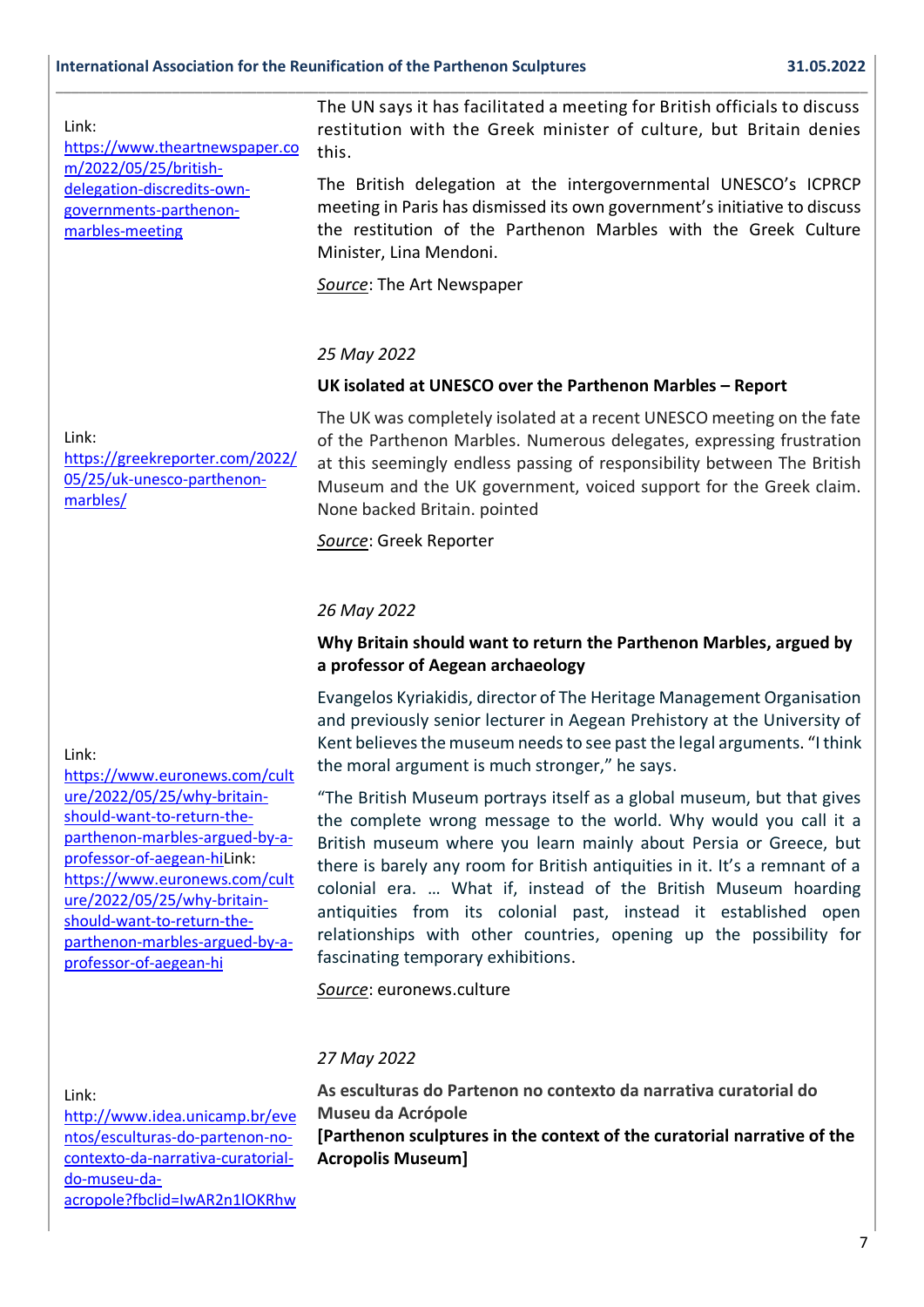#### **International Association for the Reunification of the Parthenon Sculptures 31.05.2022**

| 04DPWZ19qCIXy4KaafhZuw4WIQ<br>CnLP9FsXDKIFEXm74RfezY | Lecture by Celina Lage, vice president of the Brazilian Committee for the<br>Reunification of the Parthenon Sculptures.<br>Source: Institute for Advanced Studies (IdEA) of Unicamp |
|------------------------------------------------------|-------------------------------------------------------------------------------------------------------------------------------------------------------------------------------------|
|                                                      |                                                                                                                                                                                     |

#### Link:

[https://www.theguardian.com/co](https://nam12.safelinks.protection.outlook.com/?url=https%3A%2F%2Fwww.theguardian.com%2Fcommentisfree%2F2022%2Fmay%2F28%2Fwhy-shouldnt-greeks-have-marbles-back-we-proved-we-lost-ours-years-ago%3FCMP%3Dshare_btn_fb%26fbclid%3DIwAR0KnWSA8J8ke2FMrrJ1Aob_Zy2GsFqTpde5p9KCUVLBnDLIabklFWK3O-c&data=05%7C01%7C%7Ccd90c573433d4bcbffbb08da41552867%7C84df9e7fe9f640afb435aaaaaaaaaaaa%7C1%7C0%7C637894131248456679%7CUnknown%7CTWFpbGZsb3d8eyJWIjoiMC4wLjAwMDAiLCJQIjoiV2luMzIiLCJBTiI6Ik1haWwiLCJXVCI6Mn0%3D%7C3000%7C%7C%7C&sdata=OOjHyWSS2Kp5dlda%2BljfBuas4QBRNbInZNNx3q737S4%3D&reserved=0) [mmentisfree/2022/may/28/why](https://nam12.safelinks.protection.outlook.com/?url=https%3A%2F%2Fwww.theguardian.com%2Fcommentisfree%2F2022%2Fmay%2F28%2Fwhy-shouldnt-greeks-have-marbles-back-we-proved-we-lost-ours-years-ago%3FCMP%3Dshare_btn_fb%26fbclid%3DIwAR0KnWSA8J8ke2FMrrJ1Aob_Zy2GsFqTpde5p9KCUVLBnDLIabklFWK3O-c&data=05%7C01%7C%7Ccd90c573433d4bcbffbb08da41552867%7C84df9e7fe9f640afb435aaaaaaaaaaaa%7C1%7C0%7C637894131248456679%7CUnknown%7CTWFpbGZsb3d8eyJWIjoiMC4wLjAwMDAiLCJQIjoiV2luMzIiLCJBTiI6Ik1haWwiLCJXVCI6Mn0%3D%7C3000%7C%7C%7C&sdata=OOjHyWSS2Kp5dlda%2BljfBuas4QBRNbInZNNx3q737S4%3D&reserved=0)[shouldnt-greeks-have-marbles](https://nam12.safelinks.protection.outlook.com/?url=https%3A%2F%2Fwww.theguardian.com%2Fcommentisfree%2F2022%2Fmay%2F28%2Fwhy-shouldnt-greeks-have-marbles-back-we-proved-we-lost-ours-years-ago%3FCMP%3Dshare_btn_fb%26fbclid%3DIwAR0KnWSA8J8ke2FMrrJ1Aob_Zy2GsFqTpde5p9KCUVLBnDLIabklFWK3O-c&data=05%7C01%7C%7Ccd90c573433d4bcbffbb08da41552867%7C84df9e7fe9f640afb435aaaaaaaaaaaa%7C1%7C0%7C637894131248456679%7CUnknown%7CTWFpbGZsb3d8eyJWIjoiMC4wLjAwMDAiLCJQIjoiV2luMzIiLCJBTiI6Ik1haWwiLCJXVCI6Mn0%3D%7C3000%7C%7C%7C&sdata=OOjHyWSS2Kp5dlda%2BljfBuas4QBRNbInZNNx3q737S4%3D&reserved=0)[back-we-proved-we-lost-ours](https://nam12.safelinks.protection.outlook.com/?url=https%3A%2F%2Fwww.theguardian.com%2Fcommentisfree%2F2022%2Fmay%2F28%2Fwhy-shouldnt-greeks-have-marbles-back-we-proved-we-lost-ours-years-ago%3FCMP%3Dshare_btn_fb%26fbclid%3DIwAR0KnWSA8J8ke2FMrrJ1Aob_Zy2GsFqTpde5p9KCUVLBnDLIabklFWK3O-c&data=05%7C01%7C%7Ccd90c573433d4bcbffbb08da41552867%7C84df9e7fe9f640afb435aaaaaaaaaaaa%7C1%7C0%7C637894131248456679%7CUnknown%7CTWFpbGZsb3d8eyJWIjoiMC4wLjAwMDAiLCJQIjoiV2luMzIiLCJBTiI6Ik1haWwiLCJXVCI6Mn0%3D%7C3000%7C%7C%7C&sdata=OOjHyWSS2Kp5dlda%2BljfBuas4QBRNbInZNNx3q737S4%3D&reserved=0)[years](https://nam12.safelinks.protection.outlook.com/?url=https%3A%2F%2Fwww.theguardian.com%2Fcommentisfree%2F2022%2Fmay%2F28%2Fwhy-shouldnt-greeks-have-marbles-back-we-proved-we-lost-ours-years-ago%3FCMP%3Dshare_btn_fb%26fbclid%3DIwAR0KnWSA8J8ke2FMrrJ1Aob_Zy2GsFqTpde5p9KCUVLBnDLIabklFWK3O-c&data=05%7C01%7C%7Ccd90c573433d4bcbffbb08da41552867%7C84df9e7fe9f640afb435aaaaaaaaaaaa%7C1%7C0%7C637894131248456679%7CUnknown%7CTWFpbGZsb3d8eyJWIjoiMC4wLjAwMDAiLCJQIjoiV2luMzIiLCJBTiI6Ik1haWwiLCJXVCI6Mn0%3D%7C3000%7C%7C%7C&sdata=OOjHyWSS2Kp5dlda%2BljfBuas4QBRNbInZNNx3q737S4%3D&reserved=0)[ago?CMP=share\\_btn\\_fb&fbclid=I](https://nam12.safelinks.protection.outlook.com/?url=https%3A%2F%2Fwww.theguardian.com%2Fcommentisfree%2F2022%2Fmay%2F28%2Fwhy-shouldnt-greeks-have-marbles-back-we-proved-we-lost-ours-years-ago%3FCMP%3Dshare_btn_fb%26fbclid%3DIwAR0KnWSA8J8ke2FMrrJ1Aob_Zy2GsFqTpde5p9KCUVLBnDLIabklFWK3O-c&data=05%7C01%7C%7Ccd90c573433d4bcbffbb08da41552867%7C84df9e7fe9f640afb435aaaaaaaaaaaa%7C1%7C0%7C637894131248456679%7CUnknown%7CTWFpbGZsb3d8eyJWIjoiMC4wLjAwMDAiLCJQIjoiV2luMzIiLCJBTiI6Ik1haWwiLCJXVCI6Mn0%3D%7C3000%7C%7C%7C&sdata=OOjHyWSS2Kp5dlda%2BljfBuas4QBRNbInZNNx3q737S4%3D&reserved=0) [wAR0KnWSA8J8ke2FMrrJ1Aob\\_Z](https://nam12.safelinks.protection.outlook.com/?url=https%3A%2F%2Fwww.theguardian.com%2Fcommentisfree%2F2022%2Fmay%2F28%2Fwhy-shouldnt-greeks-have-marbles-back-we-proved-we-lost-ours-years-ago%3FCMP%3Dshare_btn_fb%26fbclid%3DIwAR0KnWSA8J8ke2FMrrJ1Aob_Zy2GsFqTpde5p9KCUVLBnDLIabklFWK3O-c&data=05%7C01%7C%7Ccd90c573433d4bcbffbb08da41552867%7C84df9e7fe9f640afb435aaaaaaaaaaaa%7C1%7C0%7C637894131248456679%7CUnknown%7CTWFpbGZsb3d8eyJWIjoiMC4wLjAwMDAiLCJQIjoiV2luMzIiLCJBTiI6Ik1haWwiLCJXVCI6Mn0%3D%7C3000%7C%7C%7C&sdata=OOjHyWSS2Kp5dlda%2BljfBuas4QBRNbInZNNx3q737S4%3D&reserved=0) [y2GsFqTpde5p9KCUVLBnDLIabklF](https://nam12.safelinks.protection.outlook.com/?url=https%3A%2F%2Fwww.theguardian.com%2Fcommentisfree%2F2022%2Fmay%2F28%2Fwhy-shouldnt-greeks-have-marbles-back-we-proved-we-lost-ours-years-ago%3FCMP%3Dshare_btn_fb%26fbclid%3DIwAR0KnWSA8J8ke2FMrrJ1Aob_Zy2GsFqTpde5p9KCUVLBnDLIabklFWK3O-c&data=05%7C01%7C%7Ccd90c573433d4bcbffbb08da41552867%7C84df9e7fe9f640afb435aaaaaaaaaaaa%7C1%7C0%7C637894131248456679%7CUnknown%7CTWFpbGZsb3d8eyJWIjoiMC4wLjAwMDAiLCJQIjoiV2luMzIiLCJBTiI6Ik1haWwiLCJXVCI6Mn0%3D%7C3000%7C%7C%7C&sdata=OOjHyWSS2Kp5dlda%2BljfBuas4QBRNbInZNNx3q737S4%3D&reserved=0) [WK3O-c](https://nam12.safelinks.protection.outlook.com/?url=https%3A%2F%2Fwww.theguardian.com%2Fcommentisfree%2F2022%2Fmay%2F28%2Fwhy-shouldnt-greeks-have-marbles-back-we-proved-we-lost-ours-years-ago%3FCMP%3Dshare_btn_fb%26fbclid%3DIwAR0KnWSA8J8ke2FMrrJ1Aob_Zy2GsFqTpde5p9KCUVLBnDLIabklFWK3O-c&data=05%7C01%7C%7Ccd90c573433d4bcbffbb08da41552867%7C84df9e7fe9f640afb435aaaaaaaaaaaa%7C1%7C0%7C637894131248456679%7CUnknown%7CTWFpbGZsb3d8eyJWIjoiMC4wLjAwMDAiLCJQIjoiV2luMzIiLCJBTiI6Ik1haWwiLCJXVCI6Mn0%3D%7C3000%7C%7C%7C&sdata=OOjHyWSS2Kp5dlda%2BljfBuas4QBRNbInZNNx3q737S4%3D&reserved=0)

#### Link:

[https://nam12.safelinks.protectio](https://nam12.safelinks.protection.outlook.com/?url=https%3A%2F%2Fwww.liberal.gr%2Fpolitismos%2Foi-anepanorthotes-katastrofes-apo-to-bretaniko-mouseio%2F451778&data=05%7C01%7C%7C709e3c2720c54ee2722c08da410febca%7C84df9e7fe9f640afb435aaaaaaaaaaaa%7C1%7C0%7C637893833881423012%7CUnknown%7CTWFpbGZsb3d8eyJWIjoiMC4wLjAwMDAiLCJQIjoiV2luMzIiLCJBTiI6Ik1haWwiLCJXVCI6Mn0%3D%7C3000%7C%7C%7C&sdata=NmJi5aw9fhyWb8ANLWC7fTifKR0K79CTX8JRjxaDyds%3D&reserved=0) [n.outlook.com/?url=https%3A%2](https://nam12.safelinks.protection.outlook.com/?url=https%3A%2F%2Fwww.liberal.gr%2Fpolitismos%2Foi-anepanorthotes-katastrofes-apo-to-bretaniko-mouseio%2F451778&data=05%7C01%7C%7C709e3c2720c54ee2722c08da410febca%7C84df9e7fe9f640afb435aaaaaaaaaaaa%7C1%7C0%7C637893833881423012%7CUnknown%7CTWFpbGZsb3d8eyJWIjoiMC4wLjAwMDAiLCJQIjoiV2luMzIiLCJBTiI6Ik1haWwiLCJXVCI6Mn0%3D%7C3000%7C%7C%7C&sdata=NmJi5aw9fhyWb8ANLWC7fTifKR0K79CTX8JRjxaDyds%3D&reserved=0) [F%2Fwww.liberal.gr%2Fpolitismo](https://nam12.safelinks.protection.outlook.com/?url=https%3A%2F%2Fwww.liberal.gr%2Fpolitismos%2Foi-anepanorthotes-katastrofes-apo-to-bretaniko-mouseio%2F451778&data=05%7C01%7C%7C709e3c2720c54ee2722c08da410febca%7C84df9e7fe9f640afb435aaaaaaaaaaaa%7C1%7C0%7C637893833881423012%7CUnknown%7CTWFpbGZsb3d8eyJWIjoiMC4wLjAwMDAiLCJQIjoiV2luMzIiLCJBTiI6Ik1haWwiLCJXVCI6Mn0%3D%7C3000%7C%7C%7C&sdata=NmJi5aw9fhyWb8ANLWC7fTifKR0K79CTX8JRjxaDyds%3D&reserved=0) [s%2Foi-anepanorthotes](https://nam12.safelinks.protection.outlook.com/?url=https%3A%2F%2Fwww.liberal.gr%2Fpolitismos%2Foi-anepanorthotes-katastrofes-apo-to-bretaniko-mouseio%2F451778&data=05%7C01%7C%7C709e3c2720c54ee2722c08da410febca%7C84df9e7fe9f640afb435aaaaaaaaaaaa%7C1%7C0%7C637893833881423012%7CUnknown%7CTWFpbGZsb3d8eyJWIjoiMC4wLjAwMDAiLCJQIjoiV2luMzIiLCJBTiI6Ik1haWwiLCJXVCI6Mn0%3D%7C3000%7C%7C%7C&sdata=NmJi5aw9fhyWb8ANLWC7fTifKR0K79CTX8JRjxaDyds%3D&reserved=0)[katastrofes-apo-to-bretaniko](https://nam12.safelinks.protection.outlook.com/?url=https%3A%2F%2Fwww.liberal.gr%2Fpolitismos%2Foi-anepanorthotes-katastrofes-apo-to-bretaniko-mouseio%2F451778&data=05%7C01%7C%7C709e3c2720c54ee2722c08da410febca%7C84df9e7fe9f640afb435aaaaaaaaaaaa%7C1%7C0%7C637893833881423012%7CUnknown%7CTWFpbGZsb3d8eyJWIjoiMC4wLjAwMDAiLCJQIjoiV2luMzIiLCJBTiI6Ik1haWwiLCJXVCI6Mn0%3D%7C3000%7C%7C%7C&sdata=NmJi5aw9fhyWb8ANLWC7fTifKR0K79CTX8JRjxaDyds%3D&reserved=0)[mouseio%2F451778&data=0](https://nam12.safelinks.protection.outlook.com/?url=https%3A%2F%2Fwww.liberal.gr%2Fpolitismos%2Foi-anepanorthotes-katastrofes-apo-to-bretaniko-mouseio%2F451778&data=05%7C01%7C%7C709e3c2720c54ee2722c08da410febca%7C84df9e7fe9f640afb435aaaaaaaaaaaa%7C1%7C0%7C637893833881423012%7CUnknown%7CTWFpbGZsb3d8eyJWIjoiMC4wLjAwMDAiLCJQIjoiV2luMzIiLCJBTiI6Ik1haWwiLCJXVCI6Mn0%3D%7C3000%7C%7C%7C&sdata=NmJi5aw9fhyWb8ANLWC7fTifKR0K79CTX8JRjxaDyds%3D&reserved=0) [5%7C01%7C%7C709e3c2720c54e](https://nam12.safelinks.protection.outlook.com/?url=https%3A%2F%2Fwww.liberal.gr%2Fpolitismos%2Foi-anepanorthotes-katastrofes-apo-to-bretaniko-mouseio%2F451778&data=05%7C01%7C%7C709e3c2720c54ee2722c08da410febca%7C84df9e7fe9f640afb435aaaaaaaaaaaa%7C1%7C0%7C637893833881423012%7CUnknown%7CTWFpbGZsb3d8eyJWIjoiMC4wLjAwMDAiLCJQIjoiV2luMzIiLCJBTiI6Ik1haWwiLCJXVCI6Mn0%3D%7C3000%7C%7C%7C&sdata=NmJi5aw9fhyWb8ANLWC7fTifKR0K79CTX8JRjxaDyds%3D&reserved=0) [e2722c08da410febca%7C84df9e7](https://nam12.safelinks.protection.outlook.com/?url=https%3A%2F%2Fwww.liberal.gr%2Fpolitismos%2Foi-anepanorthotes-katastrofes-apo-to-bretaniko-mouseio%2F451778&data=05%7C01%7C%7C709e3c2720c54ee2722c08da410febca%7C84df9e7fe9f640afb435aaaaaaaaaaaa%7C1%7C0%7C637893833881423012%7CUnknown%7CTWFpbGZsb3d8eyJWIjoiMC4wLjAwMDAiLCJQIjoiV2luMzIiLCJBTiI6Ik1haWwiLCJXVCI6Mn0%3D%7C3000%7C%7C%7C&sdata=NmJi5aw9fhyWb8ANLWC7fTifKR0K79CTX8JRjxaDyds%3D&reserved=0) [fe9f640afb435aaaaaaaaaaaa%7C](https://nam12.safelinks.protection.outlook.com/?url=https%3A%2F%2Fwww.liberal.gr%2Fpolitismos%2Foi-anepanorthotes-katastrofes-apo-to-bretaniko-mouseio%2F451778&data=05%7C01%7C%7C709e3c2720c54ee2722c08da410febca%7C84df9e7fe9f640afb435aaaaaaaaaaaa%7C1%7C0%7C637893833881423012%7CUnknown%7CTWFpbGZsb3d8eyJWIjoiMC4wLjAwMDAiLCJQIjoiV2luMzIiLCJBTiI6Ik1haWwiLCJXVCI6Mn0%3D%7C3000%7C%7C%7C&sdata=NmJi5aw9fhyWb8ANLWC7fTifKR0K79CTX8JRjxaDyds%3D&reserved=0) [1%7C0%7C637893833881423012](https://nam12.safelinks.protection.outlook.com/?url=https%3A%2F%2Fwww.liberal.gr%2Fpolitismos%2Foi-anepanorthotes-katastrofes-apo-to-bretaniko-mouseio%2F451778&data=05%7C01%7C%7C709e3c2720c54ee2722c08da410febca%7C84df9e7fe9f640afb435aaaaaaaaaaaa%7C1%7C0%7C637893833881423012%7CUnknown%7CTWFpbGZsb3d8eyJWIjoiMC4wLjAwMDAiLCJQIjoiV2luMzIiLCJBTiI6Ik1haWwiLCJXVCI6Mn0%3D%7C3000%7C%7C%7C&sdata=NmJi5aw9fhyWb8ANLWC7fTifKR0K79CTX8JRjxaDyds%3D&reserved=0) [%7CUnknown%7CTWFpbGZsb3d](https://nam12.safelinks.protection.outlook.com/?url=https%3A%2F%2Fwww.liberal.gr%2Fpolitismos%2Foi-anepanorthotes-katastrofes-apo-to-bretaniko-mouseio%2F451778&data=05%7C01%7C%7C709e3c2720c54ee2722c08da410febca%7C84df9e7fe9f640afb435aaaaaaaaaaaa%7C1%7C0%7C637893833881423012%7CUnknown%7CTWFpbGZsb3d8eyJWIjoiMC4wLjAwMDAiLCJQIjoiV2luMzIiLCJBTiI6Ik1haWwiLCJXVCI6Mn0%3D%7C3000%7C%7C%7C&sdata=NmJi5aw9fhyWb8ANLWC7fTifKR0K79CTX8JRjxaDyds%3D&reserved=0) [8eyJWIjoiMC4wLjAwMDAiLCJQIjo](https://nam12.safelinks.protection.outlook.com/?url=https%3A%2F%2Fwww.liberal.gr%2Fpolitismos%2Foi-anepanorthotes-katastrofes-apo-to-bretaniko-mouseio%2F451778&data=05%7C01%7C%7C709e3c2720c54ee2722c08da410febca%7C84df9e7fe9f640afb435aaaaaaaaaaaa%7C1%7C0%7C637893833881423012%7CUnknown%7CTWFpbGZsb3d8eyJWIjoiMC4wLjAwMDAiLCJQIjoiV2luMzIiLCJBTiI6Ik1haWwiLCJXVCI6Mn0%3D%7C3000%7C%7C%7C&sdata=NmJi5aw9fhyWb8ANLWC7fTifKR0K79CTX8JRjxaDyds%3D&reserved=0) [iV2luMzIiLCJBTiI6Ik1haWwiLCJXV](https://nam12.safelinks.protection.outlook.com/?url=https%3A%2F%2Fwww.liberal.gr%2Fpolitismos%2Foi-anepanorthotes-katastrofes-apo-to-bretaniko-mouseio%2F451778&data=05%7C01%7C%7C709e3c2720c54ee2722c08da410febca%7C84df9e7fe9f640afb435aaaaaaaaaaaa%7C1%7C0%7C637893833881423012%7CUnknown%7CTWFpbGZsb3d8eyJWIjoiMC4wLjAwMDAiLCJQIjoiV2luMzIiLCJBTiI6Ik1haWwiLCJXVCI6Mn0%3D%7C3000%7C%7C%7C&sdata=NmJi5aw9fhyWb8ANLWC7fTifKR0K79CTX8JRjxaDyds%3D&reserved=0) [CI6Mn0%3D%7C3000%7C%7C%7](https://nam12.safelinks.protection.outlook.com/?url=https%3A%2F%2Fwww.liberal.gr%2Fpolitismos%2Foi-anepanorthotes-katastrofes-apo-to-bretaniko-mouseio%2F451778&data=05%7C01%7C%7C709e3c2720c54ee2722c08da410febca%7C84df9e7fe9f640afb435aaaaaaaaaaaa%7C1%7C0%7C637893833881423012%7CUnknown%7CTWFpbGZsb3d8eyJWIjoiMC4wLjAwMDAiLCJQIjoiV2luMzIiLCJBTiI6Ik1haWwiLCJXVCI6Mn0%3D%7C3000%7C%7C%7C&sdata=NmJi5aw9fhyWb8ANLWC7fTifKR0K79CTX8JRjxaDyds%3D&reserved=0) C&amp:sdata=NmJi5aw9fhyWb8 [ANLWC7fTifKR0K79CTX8JRjxaDyd](https://nam12.safelinks.protection.outlook.com/?url=https%3A%2F%2Fwww.liberal.gr%2Fpolitismos%2Foi-anepanorthotes-katastrofes-apo-to-bretaniko-mouseio%2F451778&data=05%7C01%7C%7C709e3c2720c54ee2722c08da410febca%7C84df9e7fe9f640afb435aaaaaaaaaaaa%7C1%7C0%7C637893833881423012%7CUnknown%7CTWFpbGZsb3d8eyJWIjoiMC4wLjAwMDAiLCJQIjoiV2luMzIiLCJBTiI6Ik1haWwiLCJXVCI6Mn0%3D%7C3000%7C%7C%7C&sdata=NmJi5aw9fhyWb8ANLWC7fTifKR0K79CTX8JRjxaDyds%3D&reserved=0) [s%3D&reserved=0](https://nam12.safelinks.protection.outlook.com/?url=https%3A%2F%2Fwww.liberal.gr%2Fpolitismos%2Foi-anepanorthotes-katastrofes-apo-to-bretaniko-mouseio%2F451778&data=05%7C01%7C%7C709e3c2720c54ee2722c08da410febca%7C84df9e7fe9f640afb435aaaaaaaaaaaa%7C1%7C0%7C637893833881423012%7CUnknown%7CTWFpbGZsb3d8eyJWIjoiMC4wLjAwMDAiLCJQIjoiV2luMzIiLCJBTiI6Ik1haWwiLCJXVCI6Mn0%3D%7C3000%7C%7C%7C&sdata=NmJi5aw9fhyWb8ANLWC7fTifKR0K79CTX8JRjxaDyds%3D&reserved=0)

#### *28 May 2022*

**Why shouldn't the Greeks have their marbles back? We proved we lost ours years ago**

Catherine Bennett: antiquated excuses for keeping the sculptures are wearing thin after 12 years of Conservative cultural freeze.

*Source*: The Observer – Opinions

### *28 May 2022*

**Γλυπτά Παρθενώνα: Οι ανεπανόρθωτες καταστροφές από το Βρετανικό Μουσείο**

# **[Parthenon Sculptures: the irreversible failures by the British Museum]**

The Parthenon Sculptures underwent a series of proven disasters by Elgin's theft of them and their stay in the British Museum, even if the British pretend they saved the Sculptures.

*Source*: Liberal

#### Link:

[https://www.tanea.gr/print/2022](https://nam12.safelinks.protection.outlook.com/?url=https%3A%2F%2Fwww.tanea.gr%2Fprint%2F2022%2F05%2F30%2Flifearts%2Felleipsi-sovarotitas-lfkai-simadia-apognosis%2F&data=05%7C01%7C%7C3c483328cae94f65c2ba08da42131d87%7C84df9e7fe9f640afb435aaaaaaaaaaaa%7C1%7C0%7C637894947762527026%7CUnknown%7CTWFpbGZsb3d8eyJWIjoiMC4wLjAwMDAiLCJQIjoiV2luMzIiLCJBTiI6Ik1haWwiLCJXVCI6Mn0%3D%7C3000%7C%7C%7C&sdata=1NS3%2Bpq0UAJaTICewH3losxn9tkNkr9RqqdgH8%2F3cX8%3D&reserved=0) [/05/30/lifearts/elleipsi](https://nam12.safelinks.protection.outlook.com/?url=https%3A%2F%2Fwww.tanea.gr%2Fprint%2F2022%2F05%2F30%2Flifearts%2Felleipsi-sovarotitas-lfkai-simadia-apognosis%2F&data=05%7C01%7C%7C3c483328cae94f65c2ba08da42131d87%7C84df9e7fe9f640afb435aaaaaaaaaaaa%7C1%7C0%7C637894947762527026%7CUnknown%7CTWFpbGZsb3d8eyJWIjoiMC4wLjAwMDAiLCJQIjoiV2luMzIiLCJBTiI6Ik1haWwiLCJXVCI6Mn0%3D%7C3000%7C%7C%7C&sdata=1NS3%2Bpq0UAJaTICewH3losxn9tkNkr9RqqdgH8%2F3cX8%3D&reserved=0)[sovarotitas-lfkai-simadia](https://nam12.safelinks.protection.outlook.com/?url=https%3A%2F%2Fwww.tanea.gr%2Fprint%2F2022%2F05%2F30%2Flifearts%2Felleipsi-sovarotitas-lfkai-simadia-apognosis%2F&data=05%7C01%7C%7C3c483328cae94f65c2ba08da42131d87%7C84df9e7fe9f640afb435aaaaaaaaaaaa%7C1%7C0%7C637894947762527026%7CUnknown%7CTWFpbGZsb3d8eyJWIjoiMC4wLjAwMDAiLCJQIjoiV2luMzIiLCJBTiI6Ik1haWwiLCJXVCI6Mn0%3D%7C3000%7C%7C%7C&sdata=1NS3%2Bpq0UAJaTICewH3losxn9tkNkr9RqqdgH8%2F3cX8%3D&reserved=0)[apognosis/](https://nam12.safelinks.protection.outlook.com/?url=https%3A%2F%2Fwww.tanea.gr%2Fprint%2F2022%2F05%2F30%2Flifearts%2Felleipsi-sovarotitas-lfkai-simadia-apognosis%2F&data=05%7C01%7C%7C3c483328cae94f65c2ba08da42131d87%7C84df9e7fe9f640afb435aaaaaaaaaaaa%7C1%7C0%7C637894947762527026%7CUnknown%7CTWFpbGZsb3d8eyJWIjoiMC4wLjAwMDAiLCJQIjoiV2luMzIiLCJBTiI6Ik1haWwiLCJXVCI6Mn0%3D%7C3000%7C%7C%7C&sdata=1NS3%2Bpq0UAJaTICewH3losxn9tkNkr9RqqdgH8%2F3cX8%3D&reserved=0)

#### *30 May 2022*

# **«Eλλειψη σοβαρότητας και σημάδια απόγνωσης» ["Lack of seriousness and signs of desperation"]**

\_\_\_\_\_\_\_\_\_\_\_\_\_\_\_\_\_\_\_\_\_\_\_\_\_\_\_\_\_\_\_\_\_\_\_\_\_\_\_\_\_\_\_\_\_\_\_\_\_\_\_\_\_\_\_\_\_\_\_\_\_\_\_\_\_\_\_\_\_\_\_\_\_\_\_\_\_\_\_\_\_\_\_\_\_

Dr Kris Tytgat, president of IARPS, comments on the latest evolution in the ongoing dispute over the Parthenon Sculptures between Greece and the UK.

*Source*: TA NEA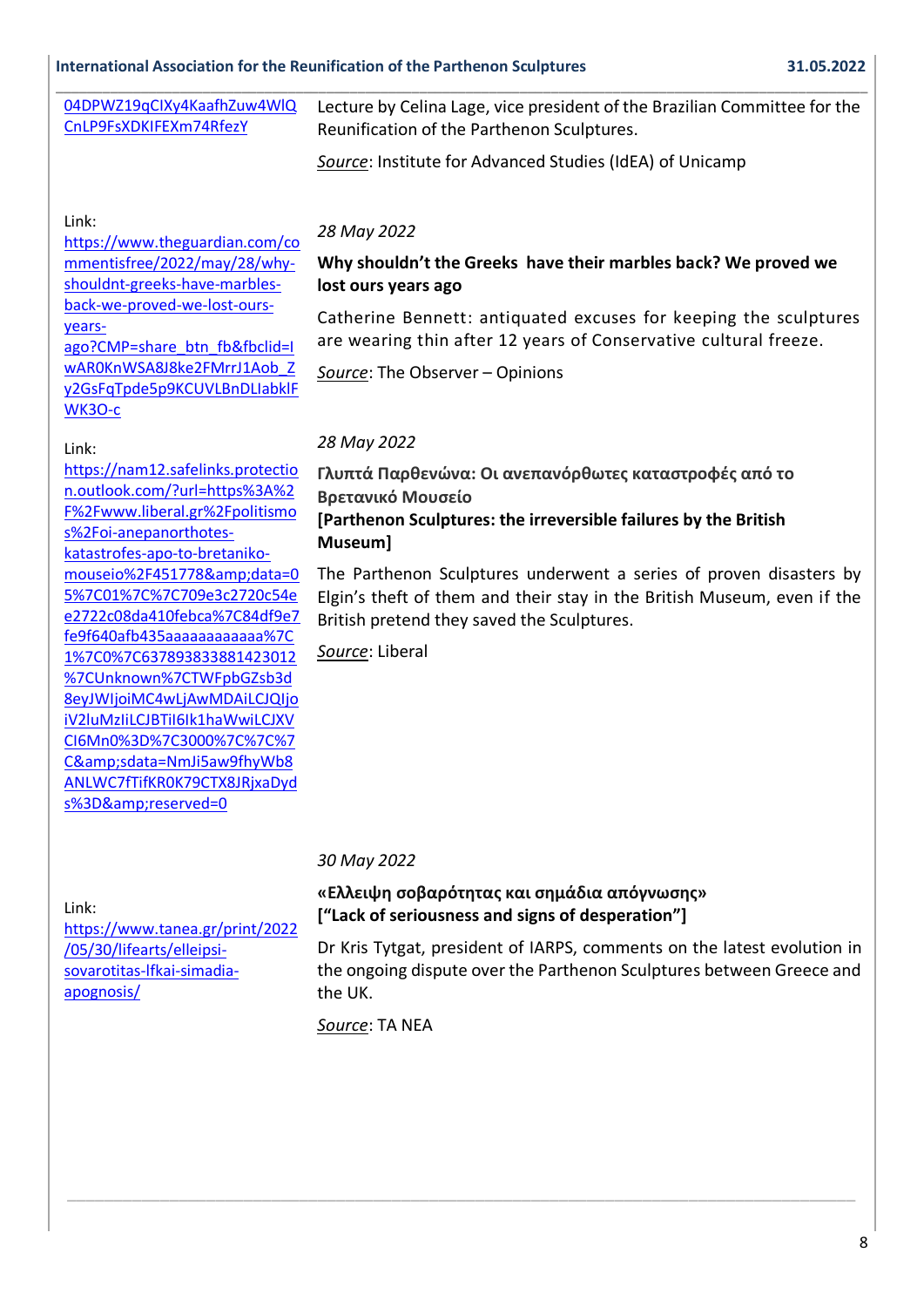# **\_\_\_\_\_\_\_\_\_\_\_\_\_\_\_\_\_\_\_\_\_\_\_\_\_\_\_\_\_\_\_\_\_\_\_\_\_\_\_\_\_\_\_\_\_\_\_\_\_\_\_\_\_\_\_\_\_\_\_\_\_\_\_\_\_\_\_\_\_\_\_\_\_\_\_\_\_\_\_\_\_\_\_\_\_\_\_\_\_\_\_\_\_\_\_\_\_\_\_\_\_\_\_\_\_** Upcoming events \_\_\_\_\_\_\_\_\_\_\_\_\_\_\_\_\_\_\_\_\_\_\_\_\_\_\_\_\_\_\_\_\_\_\_\_\_\_\_\_\_\_\_\_\_\_\_\_\_\_\_\_\_\_\_\_\_\_\_\_\_\_\_\_\_\_\_\_\_\_\_\_\_\_\_\_\_\_\_\_\_\_\_\_\_

*27 June 2022*

### **Desmond Child rocks the Parthenon**

Concert organized by composer Desmond Child. Singing for the reunification of the Parthenon Sculptures: Alice Cooper, Bonnie Tyler and Sakis Rouvas. Herodes Atticus Odeion Athens

Follow the link: [Desmond Child Rocks The Parthenon:](https://www.culturenow.gr/desmond-child-rocks-the-parthenon-o-ntesmont-tsailnt-zontana-sto-hrodeio/) Ο Ντέσμοντ Τσάιλντ ζωντανά στο Ηρώδειο | CultureNow.gr

*30 July 2022*

#### **It's time to unite**

Trivia night and Campaign update organized by IOC-A- RPM Mondale Masonic Club 86 Roberts Ave Mortdale

Follow the link: <https://www.facebook.com/ParthenonMarbles.au>

# TA NEA, 30.05.2022

\_\_\_\_\_\_\_\_\_\_\_\_\_\_\_\_\_\_\_\_\_\_\_\_\_\_\_\_\_\_\_\_\_\_\_\_\_\_\_\_\_\_\_\_\_\_\_\_\_\_\_\_\_\_\_\_\_\_\_\_\_\_\_\_\_\_\_\_\_\_\_\_\_\_\_\_\_\_\_\_\_\_\_\_\_

# *"Lack of seriousness and signs of desperation"*

[Published in Greek]

\_\_\_\_\_\_\_\_\_\_\_\_\_\_\_\_\_\_\_\_\_\_\_\_\_\_\_\_\_\_\_\_\_\_\_\_\_\_\_\_\_\_\_\_\_\_\_\_\_\_\_\_\_\_\_\_\_\_\_\_\_\_\_\_\_\_\_\_\_\_\_\_\_\_\_\_\_\_\_\_\_\_\_\_\_

What to think about the recent developments in the 40 years old dispute between Greece and the U.K. on the return of the Parthenon Sculptures from London? Stubborn arrogance from British side? Certainly a lack of seriousness as the U.K. government changed its policy several times in less than a week and a sign of desperation from the British Museum to find new arguments in favour for keeping the Sculptures.

UNESCO's Intergovernmental Committee for Promoting the Return of Cultural Property to its Countries of Origin or its Restitution in case of Illicit Appropriation (ICPRCP) announced on Tuesday May 17 that Greek Minister of Culture and Sports Dr Lina Mendoni had accepted at the end of April an invitation from the British Under-Secretary of State, Department for Digital, Culture, Media and Sport Lord Stephen Parkinson, for bilateral talks on the issue, and that a meeting will be organized in due course. This announcement was considered by some as a milestone, as for the first time the U.K. government accepted to engage into a formal dialogue, something which certainly is a step forward in the dispute.

On May 18, during the 23<sup>rd</sup> Session of the ICPRCP, the British representative not only contested the validity of the Decision taken by the Committee during its previous Session concerning the Parthenon Sculptures, but the Deputy Director of the British Museum Dr Jonathan Williams passionately argued that most of the sculptures taken by Lord Elgin were collected from the debris surrounding the building. Both statements are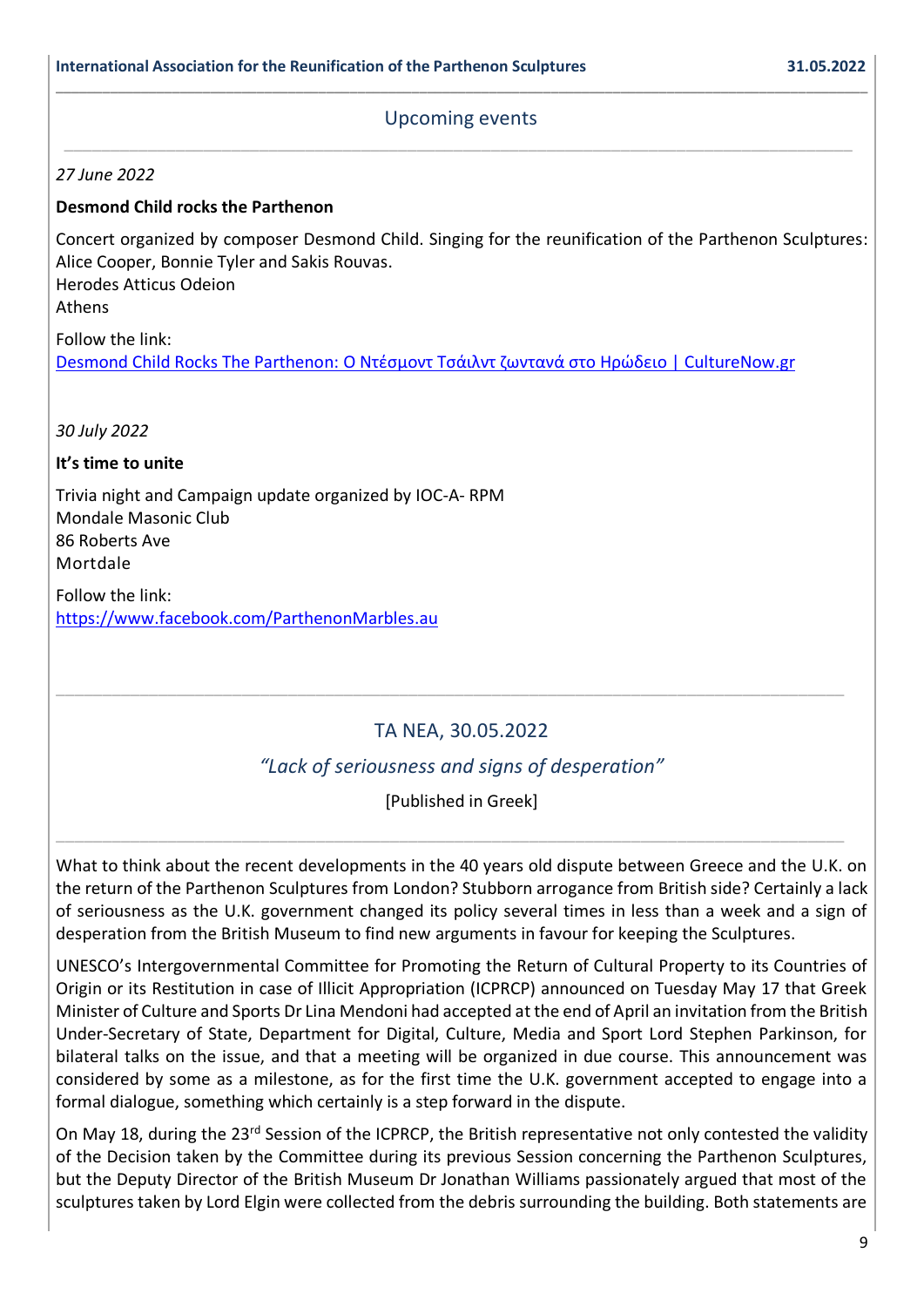#### **International Association for the Reunification of the Parthenon Sculptures 31.05.2022**

incorrect: the Decision was taken by consensus and there exists plenty of historical evidence from witnesses and in letters written in those days that most of the sculptures were brutally removed from the Parthenon, a fact abundantly proven by traces on the artefacts themselves. This argument, just like a former statement by the Director of the British Museum Dr Hartmut Fischer, who said that in fact Lord Elgin made a creative act by removing the sculptures and saved them from destruction, shows how desperate the British Museum is to justify its attitude.

**\_\_\_\_\_\_\_\_\_\_\_\_\_\_\_\_\_\_\_\_\_\_\_\_\_\_\_\_\_\_\_\_\_\_\_\_\_\_\_\_\_\_\_\_\_\_\_\_\_\_\_\_\_\_\_\_\_\_\_\_\_\_\_\_\_\_\_\_\_\_\_\_\_\_\_\_\_\_\_\_\_\_\_\_\_\_\_\_\_\_\_\_\_\_\_\_\_\_\_\_\_\_\_\_\_**

On the same day a spokesperson of the British Minister of Culture Nadine Doris, declared to TA NEA, that the British government maintains its stance on the Sculptures. This statement was later on that day confirmed by a source at the office of the British PM. For UNESCO's ICPRCP the issue is clearly an intergovernmental matter, a fact the British government apparently refuses to acknowledge. One may wonder what's the meaning to engage into talks if the other party is not willing to listen to your arguments and rejects any decision-making power in the matter.

The Greek Ministry of Culture and Sports Dr Mendoni repeated in a press release on May 20 that she is ready for a honest and bona fide dialogue with the U.K. Furthermore, in a statement to The Guardian on May 22, she pointed out that "the years, Greek authorities and the international scientific community have demonstrated with unshakeable arguments the true events surrounding the removal of the Parthenon Sculptures."

The latest statement from the U.K., for the time being, came on May 23 when Downing Street announced that there will be no dialogue with Greece on the Sculptures and that the Museum Act of 1963 will not be changed.

Under the increasing pressure to return the Parthenon Sculptures and the absence of international support for its stand, the U.K showed a lack of a consistent coherent policy this week. By criticizing and not respecting the ICPRCP's procedures one may also ask why the U.K. has still a representative in the UNESCO's Committee?

Dr Kris Tytgat President IARPS

# IARPS presents:

\_\_\_\_\_\_\_\_\_\_\_\_\_\_\_\_\_\_\_\_\_\_\_\_\_\_\_\_\_\_\_\_\_\_\_\_\_\_\_\_\_\_\_\_\_\_\_\_\_\_\_\_\_\_\_\_\_\_\_\_\_\_\_\_\_\_\_\_\_\_\_\_\_\_\_\_\_\_\_\_\_\_\_\_\_

*International Organizing Committee – AUSTRALIA – for the Restitution of* 

# *the Parthenon Marbles (IOC-A-RPM)*

\_\_\_\_\_\_\_\_\_\_\_\_\_\_\_\_\_\_\_\_\_\_\_\_\_\_\_\_\_\_\_\_\_\_\_\_\_\_\_\_\_\_\_\_\_\_\_\_\_\_\_\_\_\_\_\_\_\_\_\_\_\_\_\_\_\_\_\_\_\_\_\_\_\_\_\_\_\_\_\_\_\_\_\_\_

The *International Organising Committee – Australia – for the Restitution of the Parthenon Marbles (IOC-A-RPM)* was founded on 8 October, 1981, by Emanuel J Comino AM. It was the first committee in the world to work for the return of the Parthenon Marbles to Hellas, and since its foundation has taken an active part in the International campaign.

From the beginning the *IOC-A-RPM* has held numerous events in Australia and internationally; operated a nationwide program of lectures and educational activities; solicited and gained the support of prominent Australians; conducted programs for schools; sponsored and supported the British Committee from its inception 1983; established the New Zealand Committee in 2000; participated in and assisted in the organised of three International Colloquies on return of the Parthenon Marbles; and, attended the Commemorative Event in London on 7th June 2016 at which both Emanuel J Comino AM and Russell Darnley OAM presented papers.